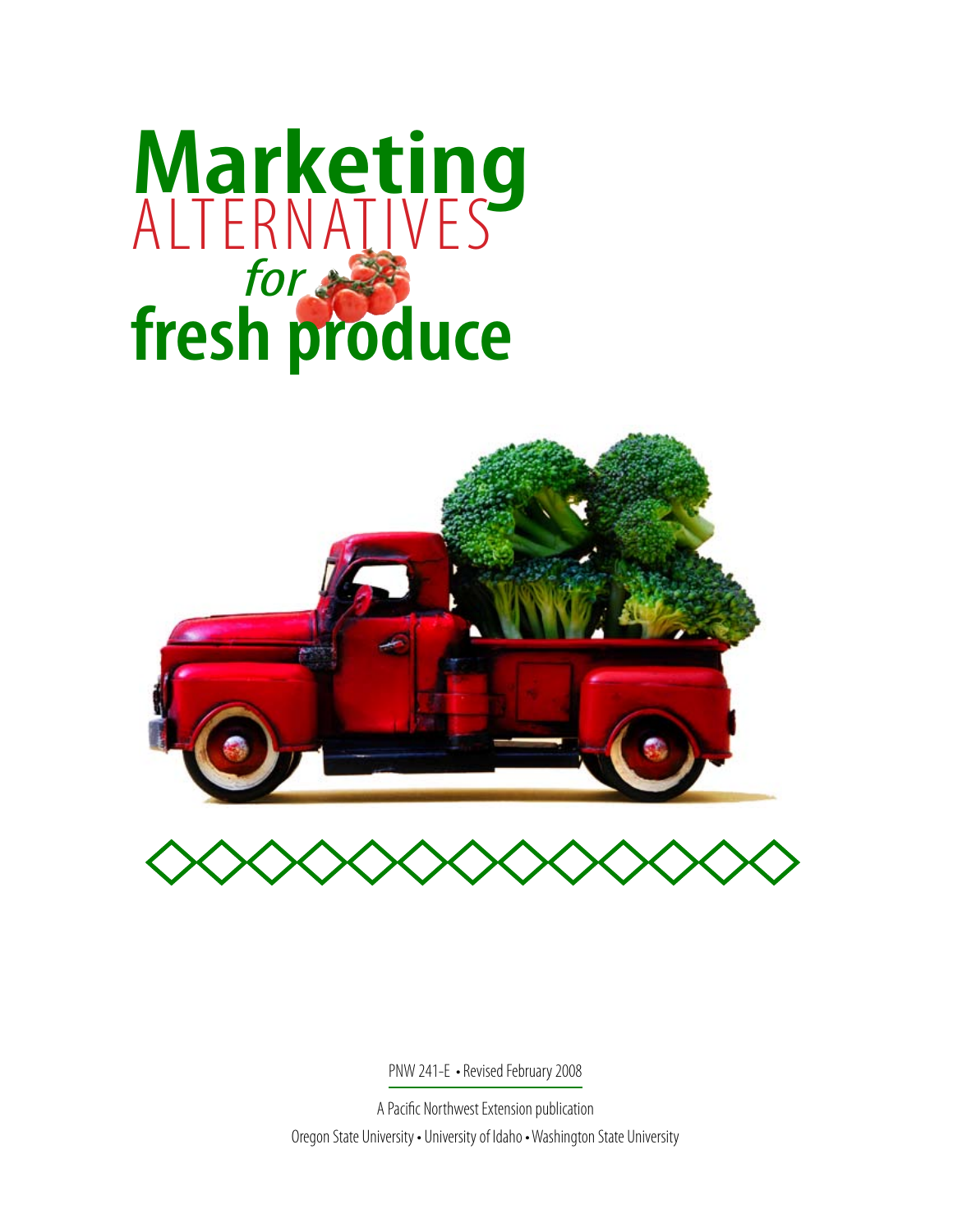

| Is a farm direct outlet a good option for you? 3  |
|---------------------------------------------------|
|                                                   |
|                                                   |
|                                                   |
|                                                   |
|                                                   |
|                                                   |
|                                                   |
| Direct to restaurants, other businesses,          |
|                                                   |
|                                                   |
| Additional resources for farm direct marketing 10 |
|                                                   |
| Introduction to selling wholesale 11              |
|                                                   |
|                                                   |
|                                                   |
|                                                   |
|                                                   |
|                                                   |
|                                                   |
|                                                   |
|                                                   |
|                                                   |
|                                                   |

#### *Authors*

Larry Burt, Extension economist, Oregon State University; Curt Moulton, Extension faculty and county director, Snohomish County, Washington State University; and Jim Kropf, Extension Northwest District director, Washington State University.

### Appendix: Calculating postharvest costs

# AND RETURNS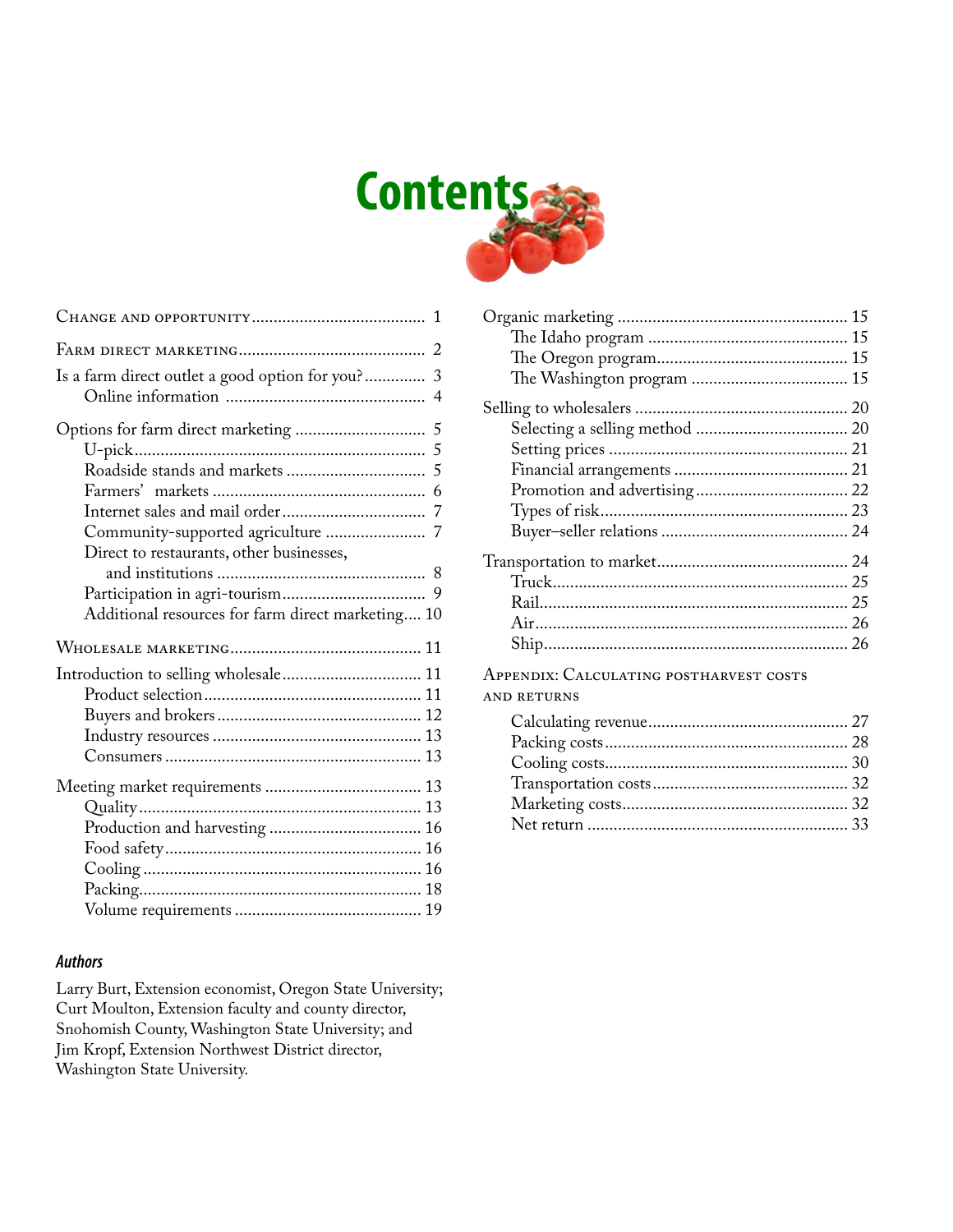# **Change & opportunity**

**P**acific Northwest vege-<br>
table and fruit growers<br>
always have faced chang-<br>
ing markets. To many growers, acific Northwest vegetable and fruit growers always have faced chang these changes have seemed faster than usual in recent years,



fueled by shifting consumer preferences, increasing production costs, and new market logistics.

The number of processing plants in the region continues to decline. Typically, plant closures have been traced to declining consumer demand for a particular product or the plant's relocation to areas where lower costs or higher quality products are available. In some cases, the move is to bring plant sites closer to major markets.

On the other hand, there are new marketing opportunities for Pacific Northwest growers. People are increasing their consumption of many fresh vegetables and fruits. They prefer more nutritious, less processed food. Interest in ready-to-use items and specialty prod ucts is growing. Locally grown products are in demand.

Renewed interest in sustainable production has encouraged strong growth for "local" (i.e., within 100 miles) and organic produc ers whose practices reduce the "carbon footprint" of agriculture: improved energy efficiency and reduced emissions of carbon dioxide and other gases that contribute to greenhouse warming.

In response to consumer desires, many supermarkets have increased the size of their produce departments and now carry as many as 300 items. Products include organic produce and convenience items such as prepacked salad, cut fruits and vegetables, and freshly squeezed juice. Restaurants and institutions also have increased the amount and variety of fresh produce and specialty products they use. The Internet has become a marketing and communications tool for businesses and a way for customers to purchase products.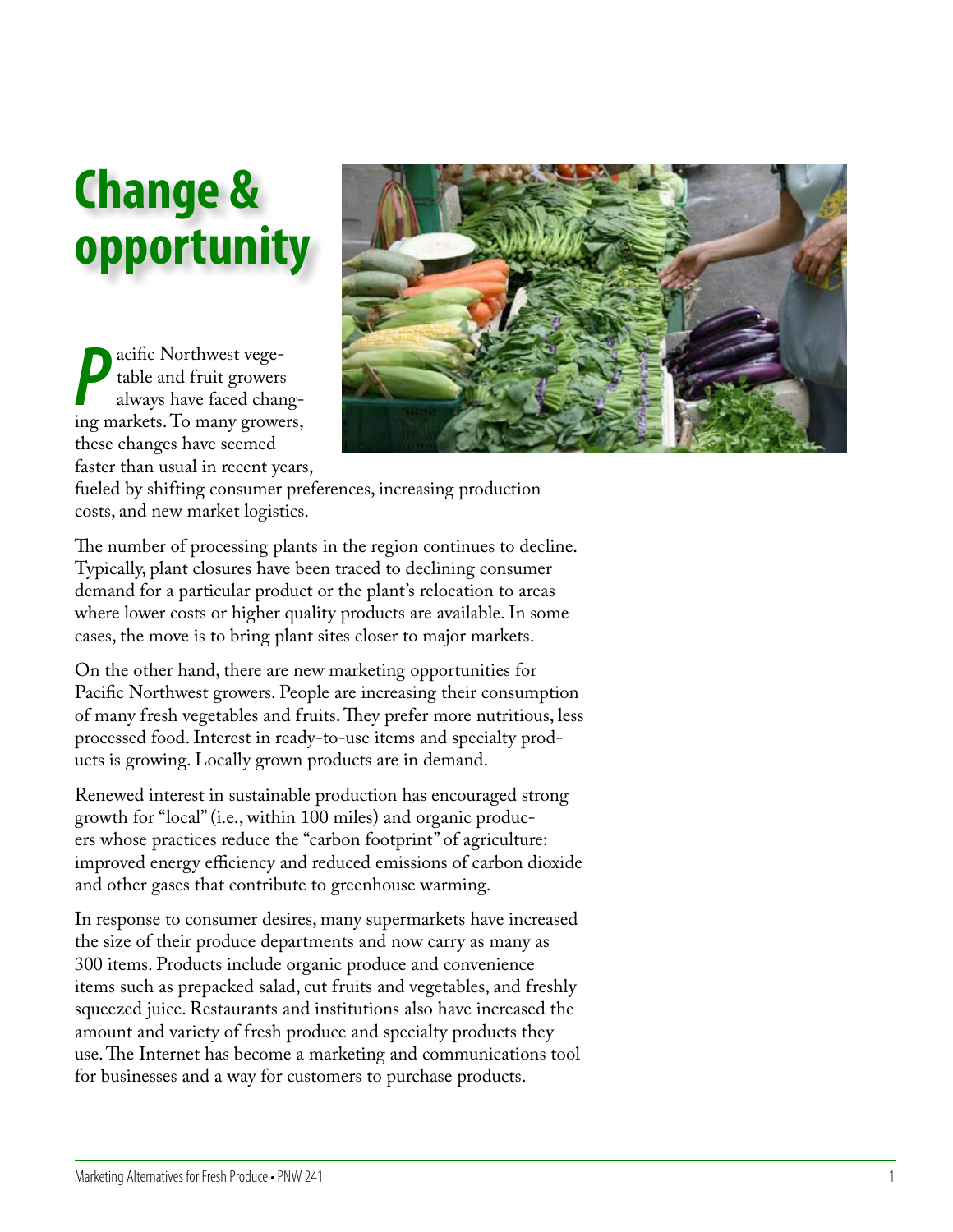At the same time, growers in the major fresh-market shipping regions in California and Florida are losing their comparative advantage because of rising transportation costs to distant markets. For Pacific Northwest farmers, this situation opens good opportunities to expand their share of fresh produce and specialty product sales in local and Canadian markets.

A detailed understanding of a market can help you enter it successfully. This publication provides:

- Basic information necessary to develop a plan for marketing fresh produce and other specialty products
- A framework for conducting a thorough market analysis
- • Information sources to help you evaluate the feasibility of entering or expanding your presence in a market

Topics covered include identifying potential markets, meeting the needs of the market, transportation options, selling methods, and evaluating risks and potential returns.

There is little published information about specialty product marketing plan development, so many of the ideas in this publication are based on general research and personal contact between the authors and people who already are a part of the fresh produce and specialty product industry.

This publication is organized in a typical planning sequence you might follow when considering entry into a particular market. The appendix includes a method for determining the cost–return situation for any fresh produce or specialty product marketing venture.

# **Farm direct marketing**



Farm direct marketing means farmer-to-consumer sales, usually through U-pick, roadside markets, farmers' markets, or<br>Internet/mail-order. A successful farm direct arm direct marketing means farmer-toconsumer sales, usually through U-pick, roadside markets, farmers' markets, or marketing business requires a knowledge of effective marketing and management practices, an entrepreneurial outlook, and the right personality and skills for selling directly to customers. Developing a consumeroriented website for your business is essential.

Numerous studies of demand for farmerto-consumer specialty products show that customers are attracted by the opportunity to buy products they perceive to be fresher, more wholesome, and more flavorful than those they can get from regular commercial outlets. While some look for bargain prices by buying large volumes, many pay normal retail or even higher prices for products sold in a clean, relaxed, and friendly environment.

Selling directly to consumers can increase returns by reducing marketing costs

associated with selling through middlemen that is, processors, wholesalers, brokers, and retailers. Moreover, direct sales can provide market outlets for products that normally wouldn't attract middlemen. Grades and volumes of products might interest consumers even when they don't meet commercial standards. For example, vine-ripened or fieldgrade produce might have no commercial outlet, but established direct outlets might be able to move those products to customers who desire freshness and quality.

Some producers develop direct outlets in addition to selling to middlemen, reducing their risk in the event of a market failure.

Many farm direct marketers have found they can draw families from a wide area by adding recreation and entertainment to their selling environment, which fits well into agritourism (see page 9). Curiosity, available leisure time, support for farmers, and a desire to learn and see what the "good life" is all about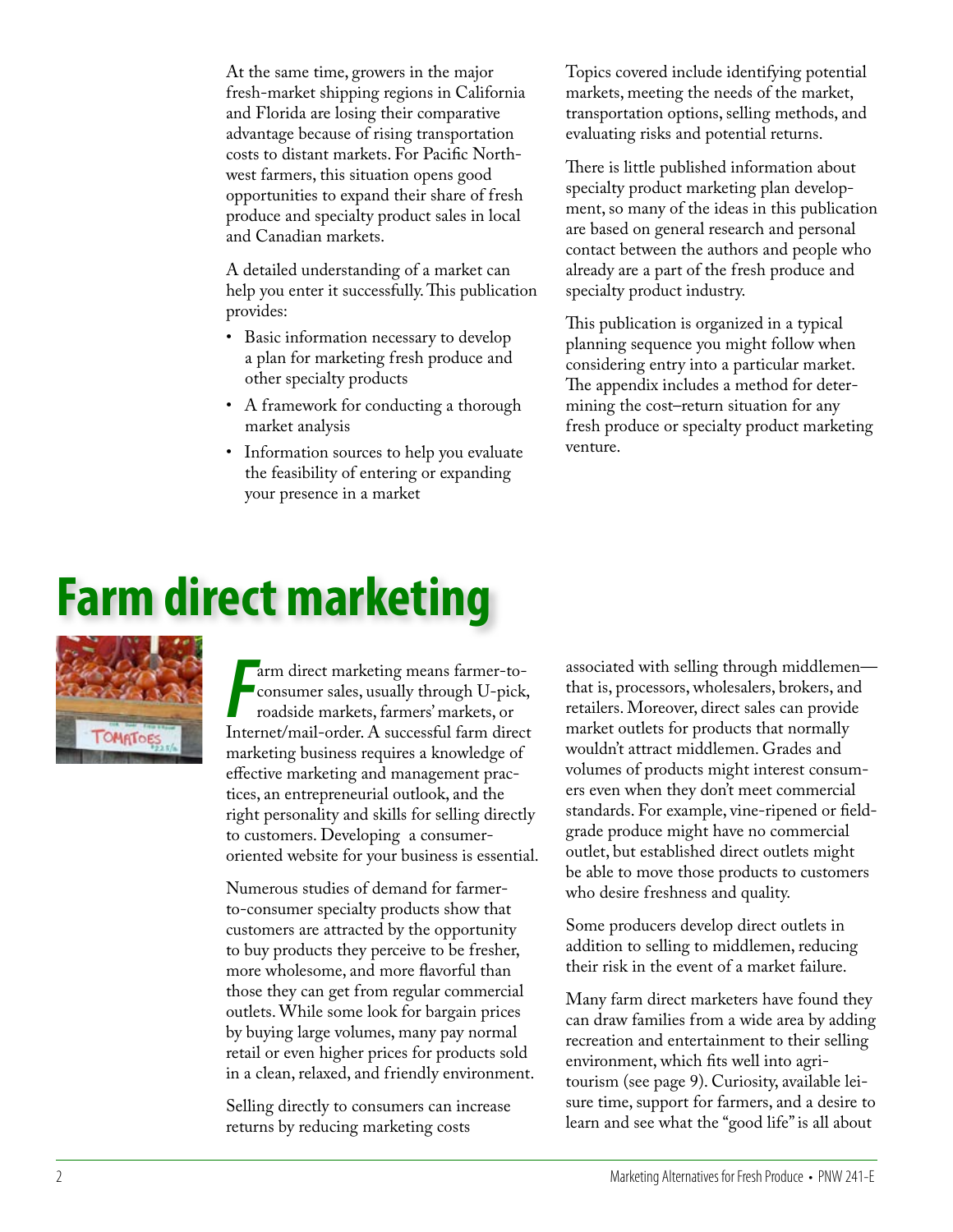are important aspects of this customer drawing power.

A farm direct outlet can offer greater flexibility to producers. Farmers can try new products and selling techniques. Also, a farmer may balance product mix, consumer demand, and his or her talents for produc tion, selling, and market management. Last, but not least, many producers find satisfac tion in their farm direct activities through a sense of ownership, being their own boss, or simply "doing their own thing."

# **Is a farm direct outlet a good option for you?**

The best way to evaluate whether direct marketing is for you is first to look at your per sonality. If your personality seems compatible with direct sales, then you might continue by critically evaluating market opportunities and the compatibility of your farming operation with the demands of direct marketing. In addition to assessing your personality, con sider your production knowledge, retailing abilities, and plans for the future.

First, you need to be outgoing and to enjoy people. Farm direct customers want to feel welcome or they likely will not return for repeat sales—which are essential for success.

Personal interactions add to the long hours that successful farm direct marketers put into their businesses. Are those long hours going to create conflict and stress in your life and the lives of family and friends? If so, perhaps farm direct marketing is not for you.

Knowledge of production methods is critical in selling directly to consumers. These buyers want and expect consistently high-quality products. You must meet those expectations or sales will lag.

Is there really a demand for the products and services you want to sell? Can you iden tify institutions (such as restaurants or local food cooperatives) that are a ready market? As part of your market research, be sure to contact growers you respect. Openness and enthusiasm from other growers may be a

strong indication that a market has poten tial. On the other hand, lack of enthusiasm or information may indicate the market is saturated.

Consumers and regulators expect you to comply with applicable regulations on grad ing standards, weighing equipment, and food safety. There may be legal restrictions such as licensing, inspections, zoning, highway access, market orders (i.e., a grower-approved, legally binding instrument that specifies how a farm commodity is to be marketed), pack aging and processing requirements, signing,

or weights and mea sures rules. If you mar ket organic produce, additional regulations apply; see "Organic Marketing," page 15, for more informa -



tion. To avoid any pitfalls, be sure to contact your local government and state depart ment of agriculture as a part of your market assessment.

Selling directly to consumers doesn't elimi nate retailing skills. You'll need to possess or hire the skills necessary to control quality and to merchandise, display, price, and package your product. Networking, event planning, and promotion abilities frequently are useful. You can acquire these skills through study and experience. You'll need them to earn the highest possible returns on your products and services.

It is important to consider how farm direct marketing fits into your overall business plan. If it is to be a small part of your business, temporary structures and organizations for direct marketing may be enough. On the other hand, if you intend farm direct sales to be a substantial part of your business, you may need to consider major investments in personnel and capital.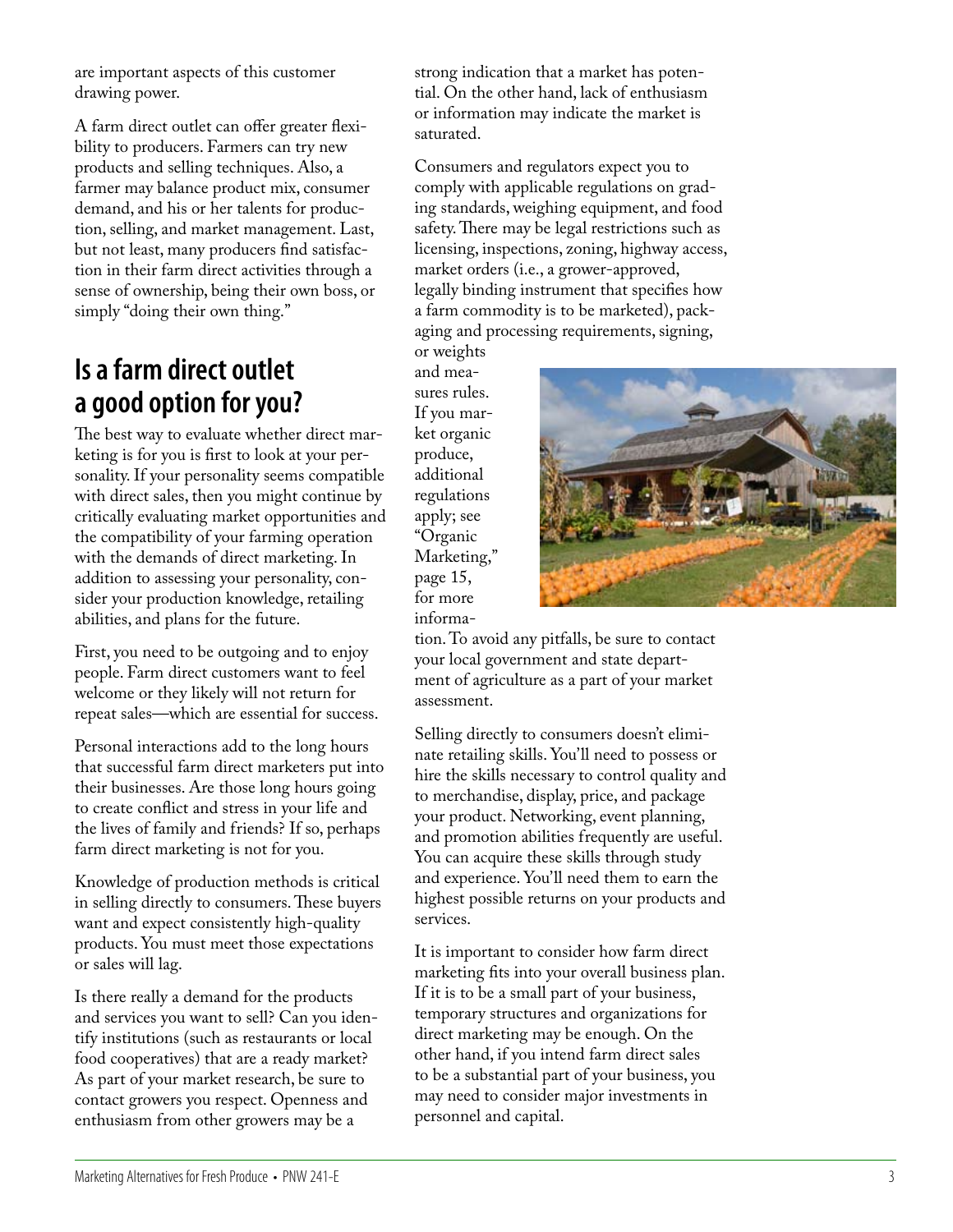# **Online information**

Good information on a variety of farm direct marketing methods and grower-run direct marketing associations is available online. You can find websites that advertise the goods and services of individual farm businesses and organizations, as well as information from government and educational institutions. Searching on terms such as "farm markets Pacific Northwest" will return many information sources.

Examples include:

• University of Idaho Extension, Sustainable Agriculture in Idaho http://www.ag.uidaho.edu/sustag/

Focuses on marketing opportunities for small farms. Links to organizations related to farm direct marketing, community-supported agriculture, and sustainable agriculture.

• Oregon State University Extension, Small Farms Program

#### http://smallfarms.oregonstate.edu/

Features materials on a wide variety of topics relevant to small farm production and marketing. It has extensive search capabilities to find information on agricultural production and marketing management.

• Oregon State University Extension, Oregon Agricultural Information Network http://oregonstate.edu/oain/

Has basic county agricultural production estimates and value-added studies. Also links to AgTools for Risk Management, numerous USDA and state information websites, and the catalog of OSU Extension publications.

• Washington State University Extension, Small Farms Team

http://smallfarms.wsu.edu/index.php

Provides a wealth of information on production and marketing for small farms, local grower products and services, and educational opportunities. Links to many other relevant sites.

• Cascade Harvest Coalition, a regional not-for-profit organization promoting local agriculture http://pugetsoundfresh.org/

Note: Websites and web addresses given in this publication were up and running at the time of publication but are subject to change.

Farms may have many enterprises including a direct marketing business. A direct marketing business should complement your overall farming operation and not compete for land, labor, capital, and management resources. Thus, a complete farm review is necessary. A complete farm review focuses on how that business blends with other enterprises to efficiently use all the farm's resources as a whole.

Space and access are important factors. Are marketing facilities and adequate parking available at the farm, or will a farmers' market be the sales location? Are driving distances to the farm or farmers' market reasonable?

Production schedules for your mix of sales outlets must be complementary. Is your production, combined with that available from other growers in your area, sufficient to consistently supply your direct marketing outlet?

Early in the analysis, you must consider requirements for capital to finance the business assets that you will need. Will you have enough, from other investors and from lenders, to build facilities and get equipment? The amount of capital you need depends on the sales technique you choose and on the size of your operation. Approach lenders early in the process if you are considering taking out a loan.

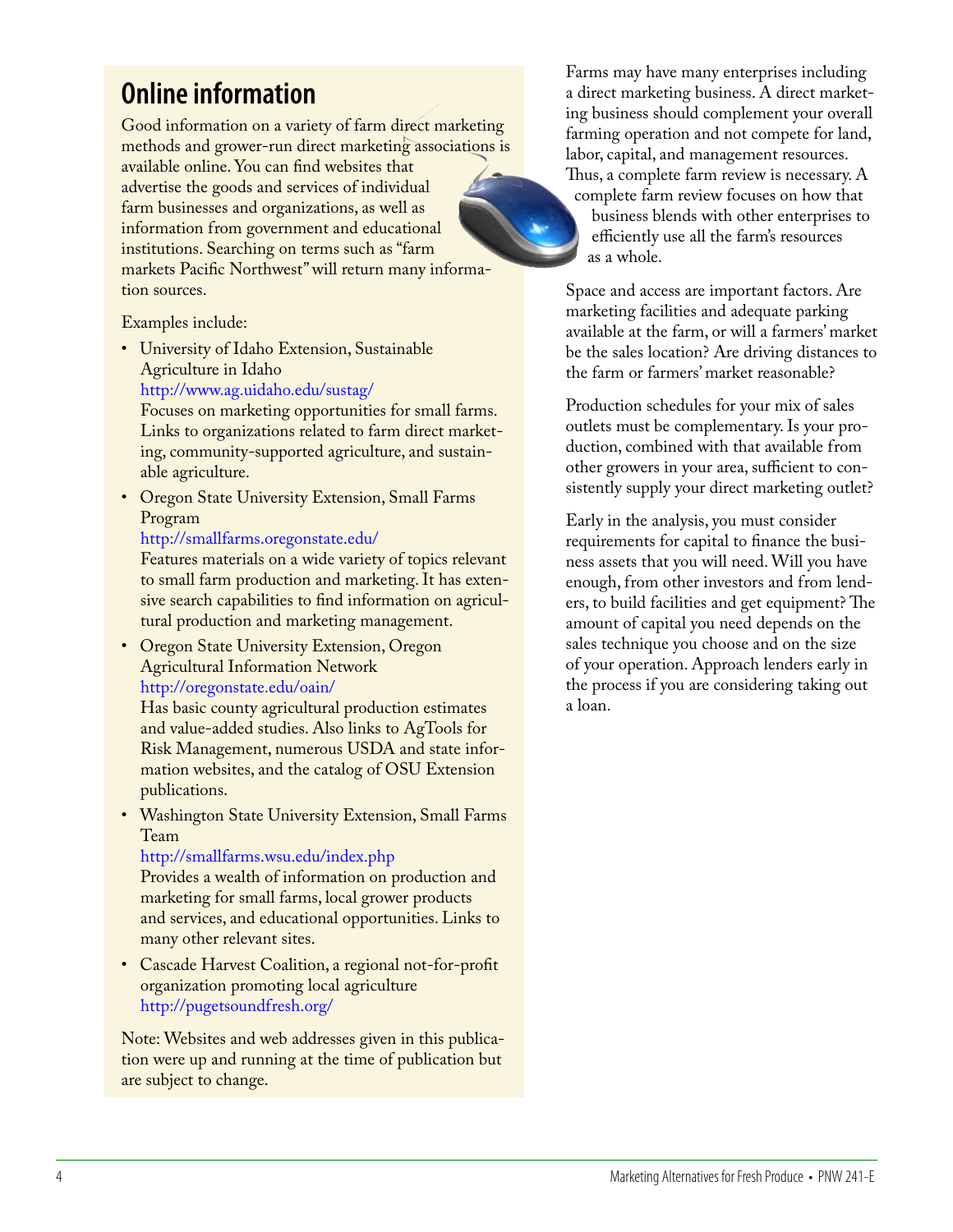# **Options for farm direct marketing**

Seven common forms of farm direct marketing are:

- • U-pick
- Roadside stands and markets
- Farmers' markets
- Internet and mail order
- Direct to restaurants and institutions
- Community supported agriculture
- • Participation in agri-tourism

When selecting one or more methods, con sider personal preference, farm location, and the volume and nature of the products and services to be sold. Targeting the consumer is important. In some cases, more than one method may fit your marketing plan.

# *U-pick*

U-pick, or pickyour-own, is a form of consumer harvesting. The customer comes to the farm, does the harvesting, and transports the product



Some customers enjoy U-pick as

• U-pick operations may suffer losses from inexperienced or careless pickers or when pickers are too few to harvest the entire

• You may have insufficient parking space. • Your liability may increase due to the

Roadside stands typically are on the farm. They sell the owner's products seasonally, coinciding with harvest schedules. Some times, a roadside stand also sells goods from other local farms. It's important to maintain

Disadvantages may include:

potential for accidents.

*Roadside stands* 

*and markets*

recreation.

crop.

home. Consumer harvesting is a popular option for crops that have a distinctive indi cator of ripeness (such as color or size) or for those that can be harvested all at once.

Advantages of U-pick may include:

- • Costs for harvest labor, handling, packag ing, shipping, and storage are lower than for other marketing methods.
- • In most cases, sales provide immediate payment with no deductions for shipping, handling, or spoilage, and no risk of price change.
- • Many consumers enjoy selecting fully ripe, fresh products.
- The generally lower price per unit for bulk purchases encourages sales for home processing.

good quality control when buying from other producers. A suitable location, safe access to the stand, plenty of parking, and knowledge able and friendly sales personnel are essential for a successful roadside stand.

Advantages of a roadside stand may include:

- You can manage time more efficiently because of the close proximity of farm and stand operations.
- • Transportation costs are reduced.
- You can match production and harvest to meet consumer demand.
- • You can expand production as you improve your direct-sales ability.
- You can improve facilities as volume and returns increase.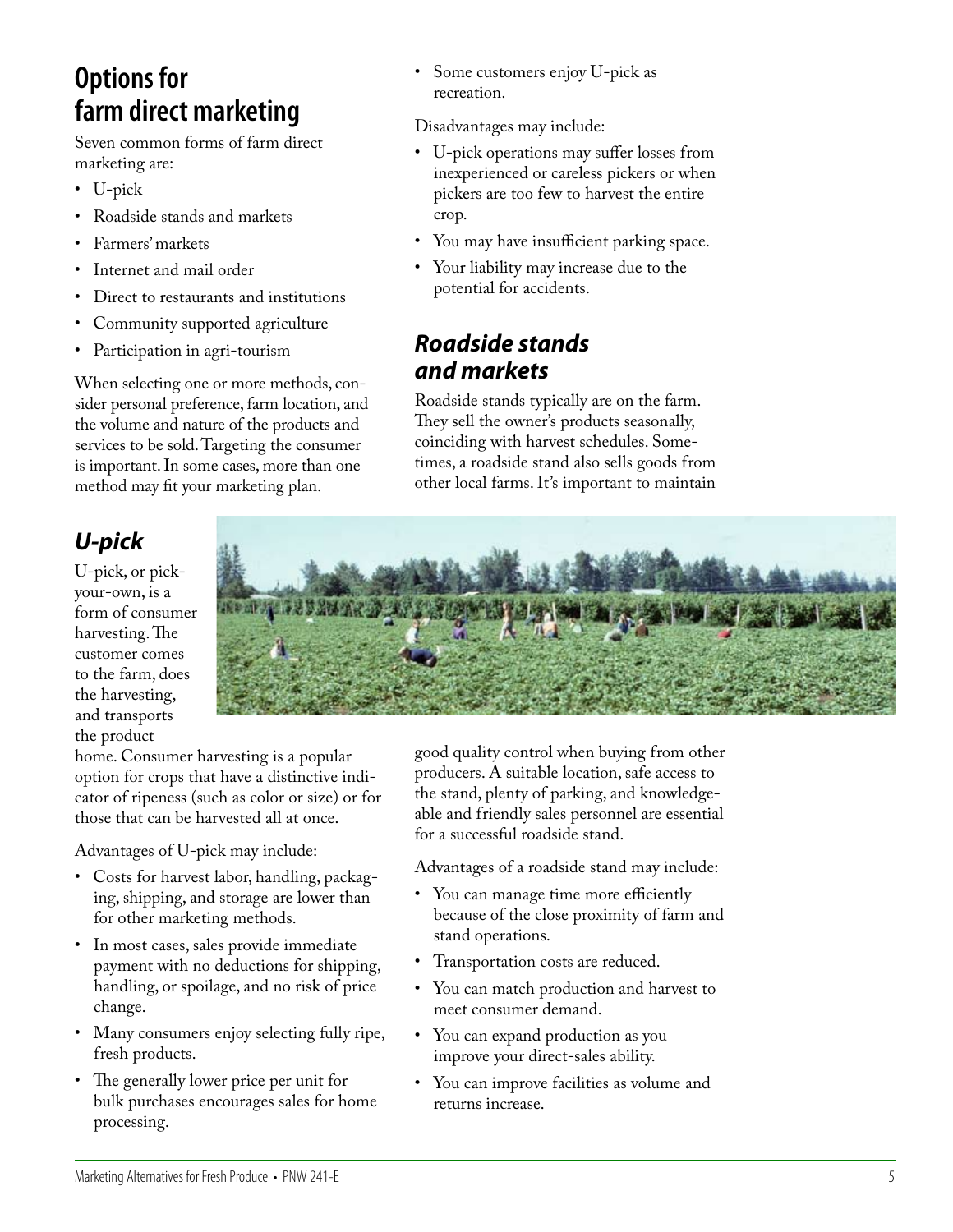

As you gain experience and accumulate capi tal, you may wish to develop your roadside stand into a roadside market, which typically sells both owner-produced and purchased products.

Roadside markets typically are open at least 7 months per year. They frequently stock a full line of produce, dairy products, and pro cessed farm products. Thus, they rely heavily on wholesalers and brokers for out-of-season supplies. They may sell items other than pro duce, but successful roadside markets usually are identified with a rural environment and sale of "home-grown" products. Roadside markets, like roadside stands, usually are on or near the grower's property, which clearly associates them with rural farming.

Operators of roadside markets frequently cite the same advantages for their operations as do roadside stand operators.

In addition, roadside markets offer:

- The opportunity to expand the diversity of products offered for sale through pur chases from wholesalers
- The possibility of retaining key employees and loyal customers year-round
- The possibility of offering cost-effective entertainment events such as musical per formances, petting zoos, or displays

The possibility that additional income from a year-round farm market may reduce or even eliminate dependence on income from off-farm employment

Disadvantages of roadside markets and stands may include:

- The need for a strong retailing background and experience
- • Greater need for capital for facilities and inventory, especially for a year-round market
- The addition of a year-round component to an otherwise seasonal farm operation
- Dealing with zoning and building code issues

### *Farmers' markets*

Farmers' markets have many other names, including open-air markets, curb markets, community produce markets, and farmers' retail markets. These community markets are a gathering point for producers to sell locally grown produce and other specialty products to local consumers. Facilities may be large, permanent structures, or parking lots where growers sell from their trucks, or temporary stalls. The facilities may be owned by a city or by private individuals, corporations, or notfor-profit organizations.

Most farmers' markets are organized under a formal set of rules, guidelines, or by-laws. Frequently, a volunteer or paid manager over sees the operation of the market.

Growers who sell at farmers' markets fre quently cite a number of advantages:

- • Farmers' markets are becoming central to community seasonal activities.
- • Collective selling attracts more customers, who like having a variety of products and services in one place.
- • Customers are drawn by the possibility of buying or ordering special items in large quantities for home processing.
- The markets provide excellent opportunities to improve farmer–consumer under standing through direct contact.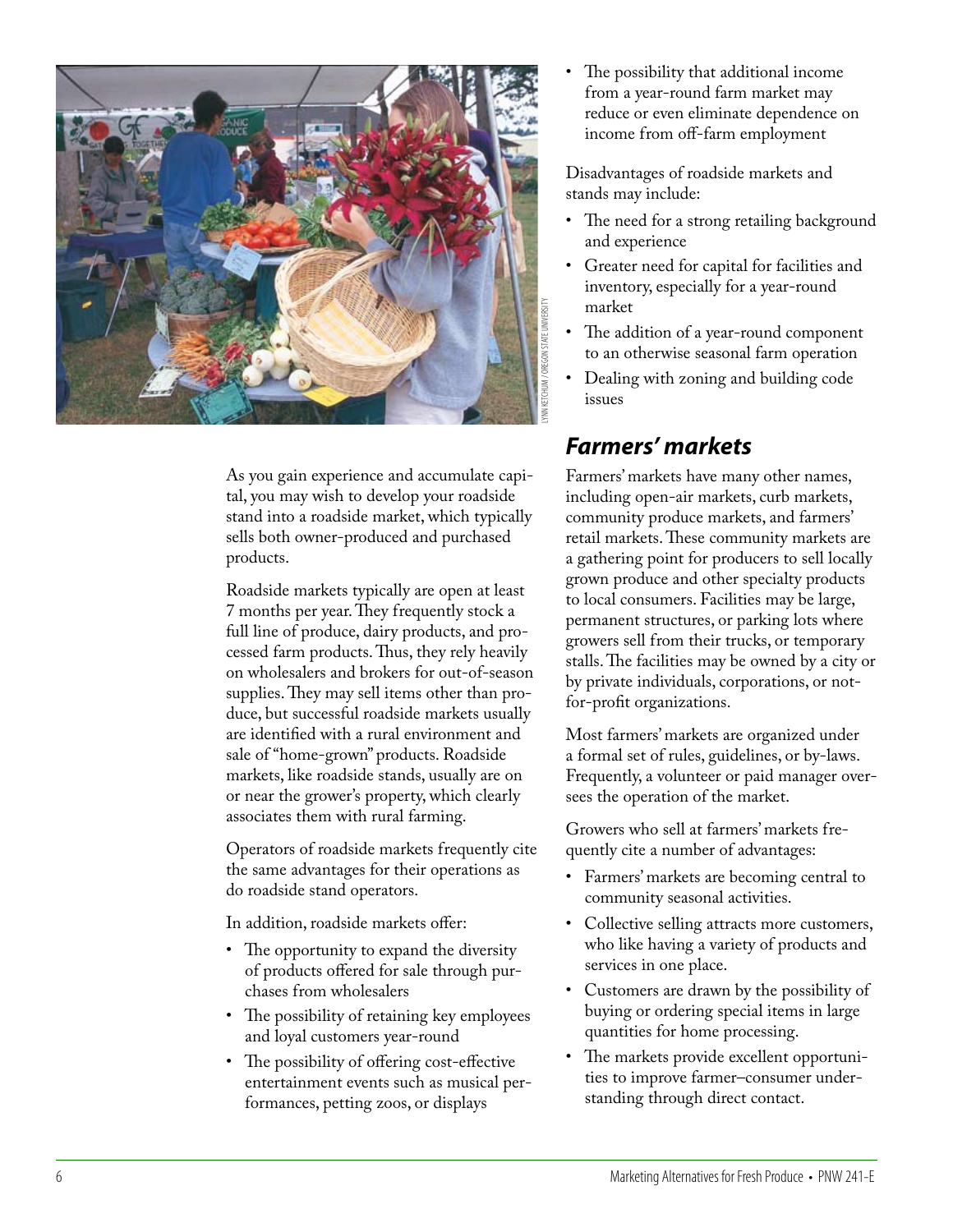- Low-income or elderly urban residents who cannot travel to production areas may be among the most reliable customers of a farmers' market.
- • Some farmers' markets are involved in the federal Women, Infants, and Children (WIC) Program.
- • Entertainment such as music or special events may be more affordable when costs are shared among a number of sellers.

Potential disadvantages of farmers' markets also need to be considered. For example:

- Costs related to transportation and selling increase.
- There may be downward competitive price pressure because price comparison is easy, and some buyers at farmers' markets may be more bargain-conscious than customers who come to individual farm locations.
- • Time away from production operations can reduce productivity.
- • Limited market days may put pressure on production schedules and result in insufficient volume sold.
- Most markets are not open year-round, so market locations can be in jeopardy if owners find more profitable uses for the space. Sometimes, using munici pally owned land mitigates this potential problem.
- Obtaining competent market managers may be difficult.

# *Internet sales and mail order*

Many growers find that selling from a web site works well. Some farms combine a web site with a mail-order catalog or newsletter. They sell everything from produce gift bas kets to on-farm processed food products and Christmas trees. Destinations range from local to international. Growers like this form of marketing because it lengthens the selling season and expands the customer base.

Producers often develop e-mail and postal address lists from contacts they make at onfarm selling operations or farmers' markets. Mailing lists also can be purchased. Often,

using group websites or catalogs or contact ing buyers' clubs increases sales. In some cases, producers cooperate to prepare and send products.

The Internet provides a mail-order opportunity. You can design a website yourself by using a software package, or you can contract with a professional. You will need a "domain name" and an Internet service provider (ISP) to host your website. Browse websites of other farm businesses to get ideas on how to design your own.

Often, growers include order forms on their website, which customers can fill out and submit, either electronically or by regular mail. Increasingly, customers pay for online purchases by entering their bank charge card number on an electronic order form. To use this method, you need to be able to accept credit card orders. So, talk with your bank and your ISP to check out the possibilities. The grower ships or delivers all orders in the traditional way.

### *Communitysupported agriculture*

Community-

supported agriculture

(CSA), also called subscription farming, is another method of direct marketing. In one model of CSA, members purchase shares of the farm's harvest—and accept the risk that the crop may be damaged or lost due, for example, to weather. This differs from tradi tional production and marketing in which the grower bears all risk. Usually, there is a weekly pickup day and time at the farm or at a neighborhood location. Membership may include an electronic newsletter, a harvest celebration event, and other "perks."

In another model, members pay a fee before the season and also pay by the pound for what they pick. Although a membership fee is paid, the farmer assumes all the risks of crop failure: the fee is secured, but sales are decreased—to zero, under extreme conditions.

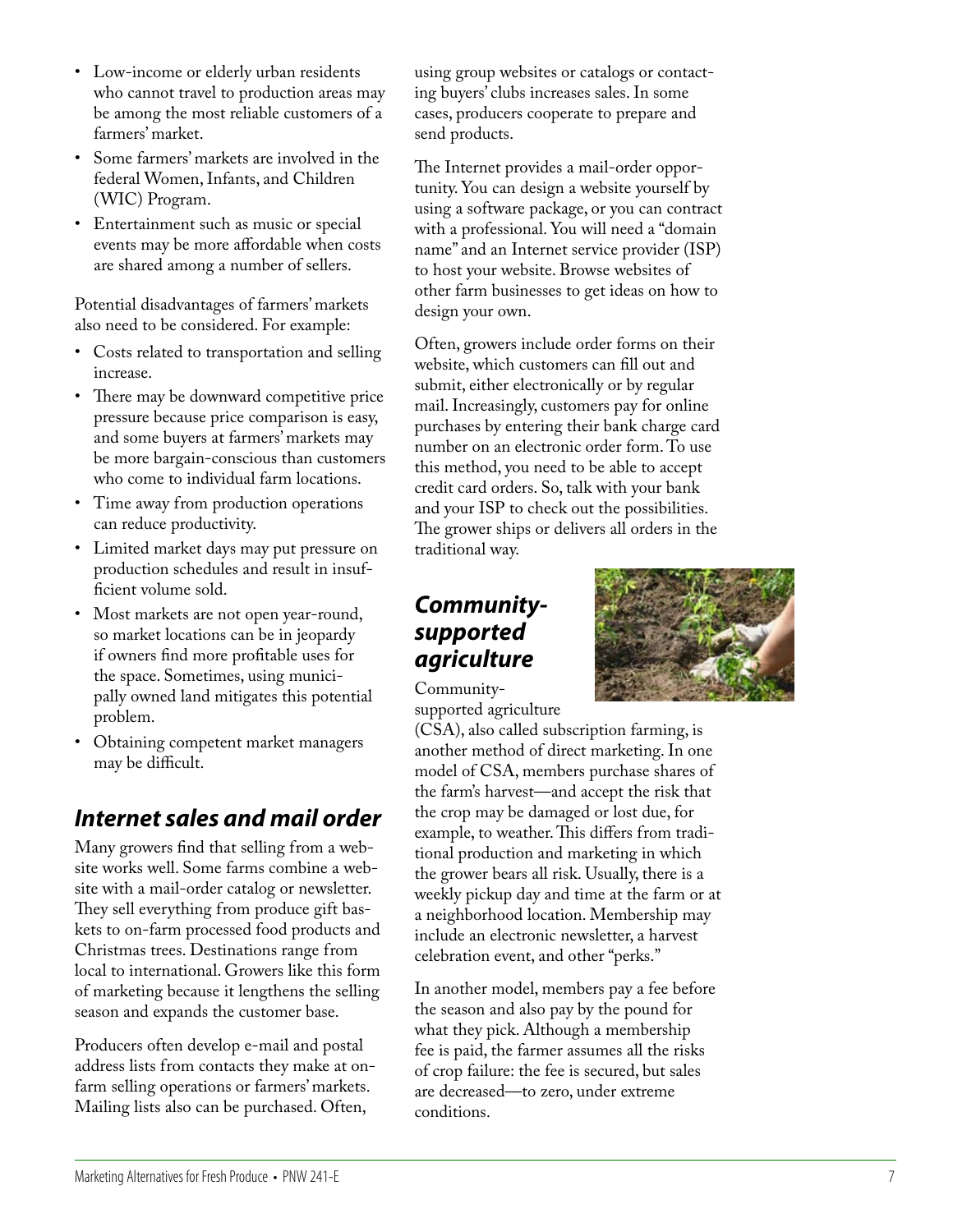In a third scenario, members of a food buy ers club pay an annual membership fee plus a per-pound fee for what they purchase. Rather than harvest their own, members fill out a produce order each week, and the grower takes the food to a central distribu tion point for pickup.

Advantages to marketing through a CSA may include:

- • Reduced risk to the farmer, because the customer shares in the risk of farming.
- • At least some payments come before or early in the growing season, improving cash flow.
- Produce is very fresh, often picked the day of marketing.
- Produce may be home delivered, taken to a central distribution point, or picked up at the farm.

• The producer has a dedicated market before the growing sea son begins, as the customer may help determine what is planted.

Farmers can find secondary markets for excess production, such as roadside stands and grocery stores.

- There is a deeper level of contact between the producer and the consumer, through which customers may learn something of the farming ethic and how things are
- The customer may provide some of the labor.

grown.

There also are possible disadvantages. For example:

- • Growing a wide variety of crops adds complexity to the farm operation.
- The grower must develop relationships with many customers instead of a few sim pler, wholesale-marketing relationships.
- Successful production techniques may be more demanding.
- Pickup may not be as convenient for customers as shopping at the local supermarket.

### *Direct to restaurants, other businesses, and institutions*

Selling directly to restaurants and other businesses and institutions (hotels, schools, food-service vendors, etc.) is like selling directly to consumers. It eliminates one or two middlemen, but you have to provide the services that they would have performed. By assuming traditional wholesaler functions, the grower can keep the profit that normally goes to the wholesaler.

In the case of restaurants, as an example, chefs and restaurant owners often are willing to make the extra effort to get high-quality and specialty items. However, they demand the same consistent quality and service from the farmer that they can get from a wholesaler—broad product line, partial cases of product, clean produce, frequent delivery schedules, convenient ordering, and expert advice.

Urban, suburban, and tourist destination areas usually have the number and type of restaurants that could make selling directly to restaurants economically feasible. A restaurant's produce needs depend on its style of cuisine, chef 's preferences, number of customers, and menu prices. Generally, restaurants that feature regional specialties, vegetarian dishes, or unusual cuisine are the best candidates for direct sales. For example, restaurants in the Seattle area continue to position themselves in the marketplace using a "fresh, locally grown" angle in their menus.

Some restaurants seek out unusual varieties of vegetables and fruit, such as those usu ally grown in other countries or old varieties often referred to as "heirlooms." Organically grown produce is in demand by some restau rants. Restaurant menus may feature farm names, locations where produce is grown, variety names of produce, and health claims about their dishes. The restaurant may be willing to have on-table "tent" placards that provide additional information about your business and the produce you supply to the restaurant.

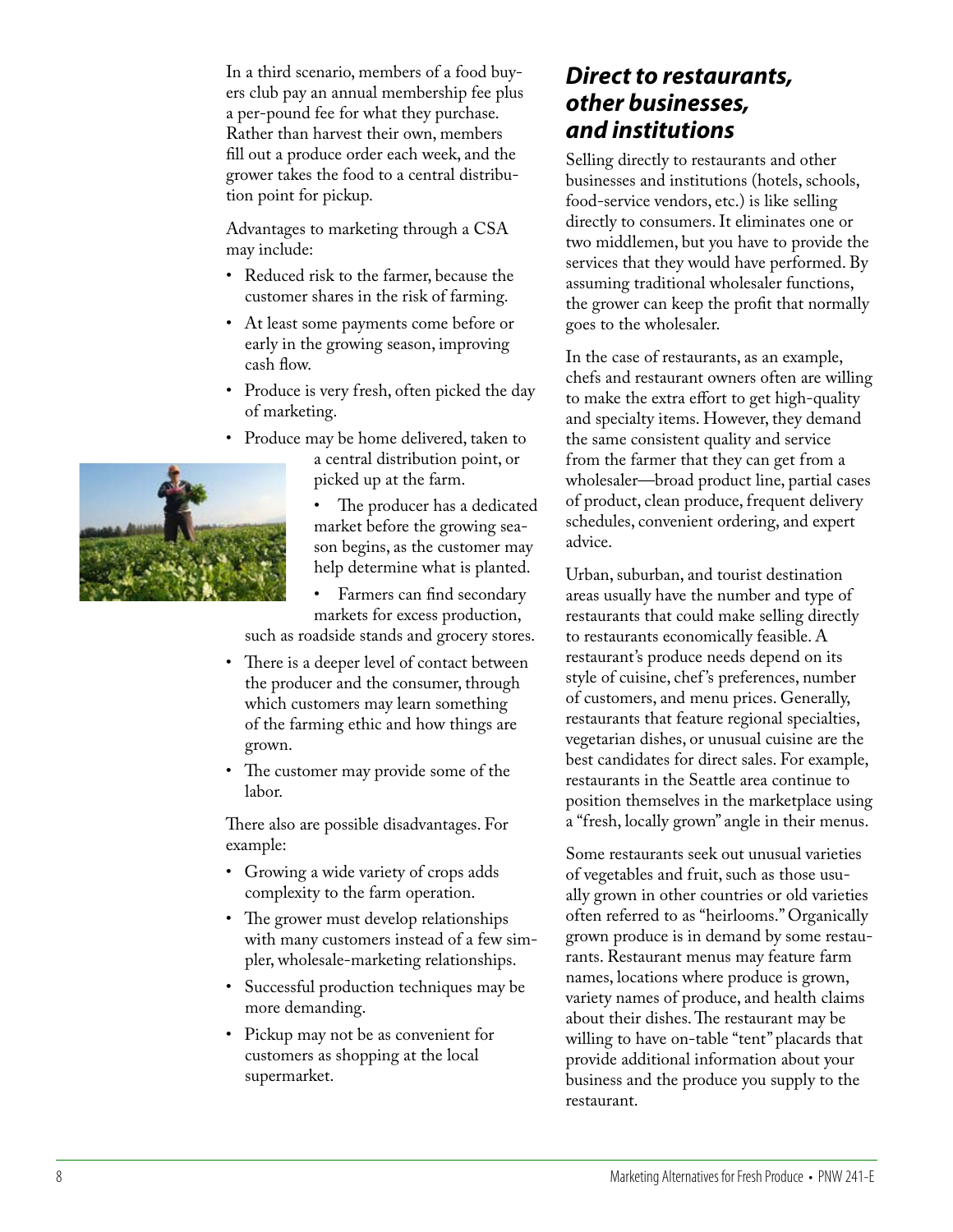Expect to spend several years developing a profitable direct-to-restaurant business. You must make a dedicated, service-oriented commitment. Developing relationships, product line, and quality service takes good planning and hands-on experience. Restaurants often use the Web to market themselves and to order supplies. By using a restaurant's web-based ordering system, you can set up "cyber" relationships with your res taurant customers.

An effective relationship with a chef involves annual planning to help the chef learn which specialty products can be grown in the area and to help you decide what crops to plant for the upcoming season. You'll need to develop a product line broad enough to accommodate a group of restaurants and to justify the cost of delivery to each individual restaurant. Your service quality—e.g., product presentation, phone service, and delivery must be excellent for a restaurant to justify reducing or dropping orders from its yearround produce wholesaler for the short, local growing season.

Frequently cited advantages for direct-torestaurant sales include:

- • A higher price than from other wholesale customers and thus potentially higher profit
- • A possible outlet for specialty or unusual products
- • More precise production planning

Frequently cited disadvantages for direct-torestaurant sales include:

- The need for a high level of off-farm customer service
- Competition from wholesalers who have a year-round product line and sales staff
- The need for a broad product line
- • Low per-customer sales volume, compared to wholesale outlets



### *Participation in agri-tourism*

Families often look for more than fresh pro duce and local products when visiting farms and related markets. They frequently are looking for entertainment and educational opportunities. Corn mazes (such as the one above, on Sauvie Island, Oregon), hayrides, festivals, petting farms, and musical events are among many things that can be added to the fun of a farm experience. These types of activities, frequently referred to as agritourism, have the potential to draw custom ers from a wider area.

Many state and local governments have tour ism programs, which can be very helpful to you in creating tourist events. Frequently, a group or community effort can be effective in drawing these resources into an agri-tourism project. Farm guides, community websites, tourism pamphlets, and news releases often are used to create successful promotions. Northwest communities have many festivals centering on crop harvest: strawberries, lav ender, pumpkins, apples, and wine grapes, to name just a few. Checking out existing festivals can provide good ideas to help you develop a model for a new festival.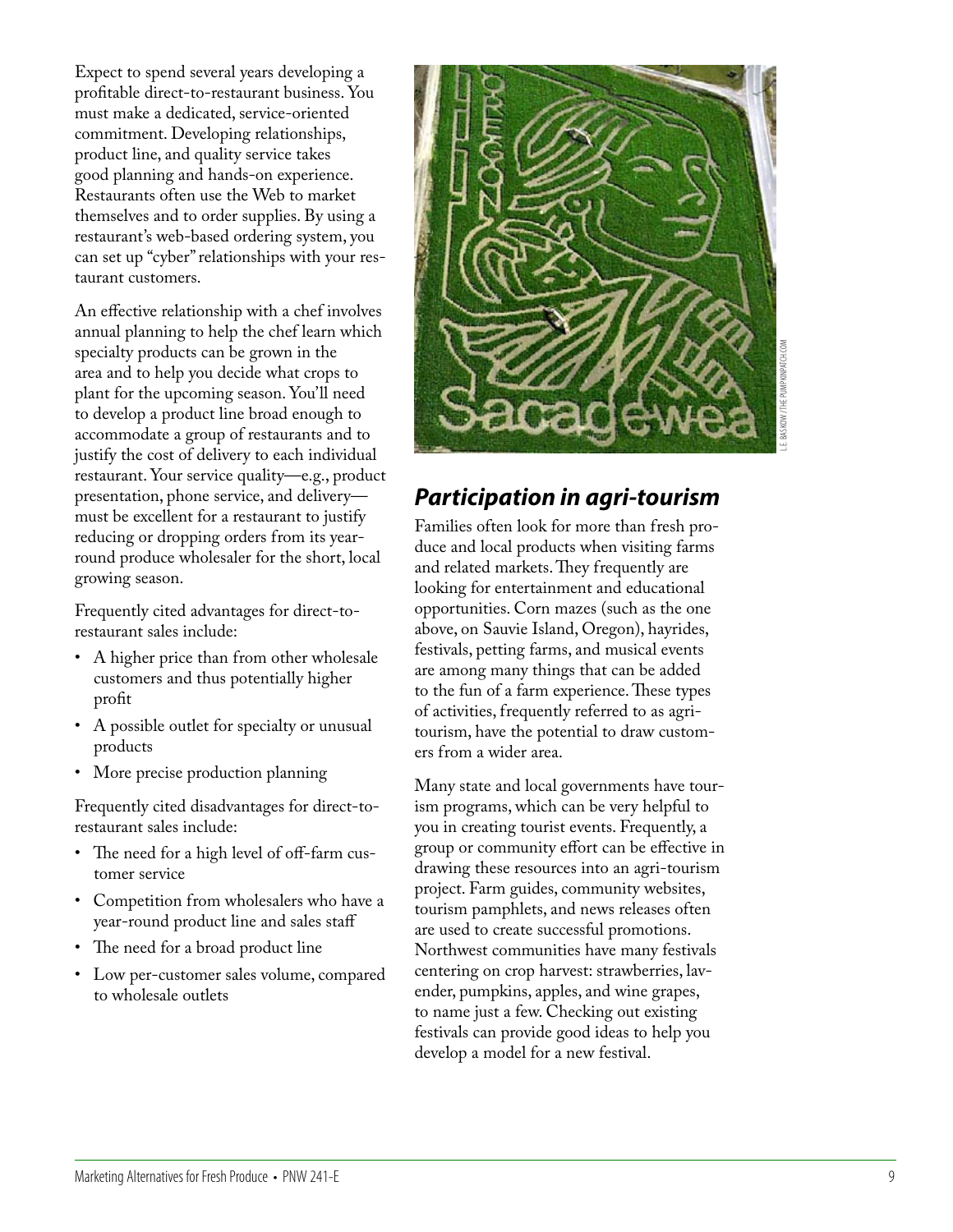### *Additional resources for farm direct marketing*

- *Farmer to Consumer Marketing: An Overview*, PNW 201, by Larry Burt, Linda Burt, Richard Carkner, Harvey Meier, and Blair Wolfley (Washington State University, Pullman, 1981).
- *Farmer to Consumer Marketing: Financial Management*, PNW 206, by Larry Burt, Linda Burt, Richard Carkner, Harvey Meier, and Blair Wolfley (Washington State University, Pullman, 1981).
- *Farmer to Consumer Marketing: Merchandising, Pricing, and Promotional Strategies*, PNW 203, by Larry Burt, Linda Burt, Richard Carkner, Harvey Meier, and Blair Wolfley (Washington State University, Pullman, 1981).
- *Farmer to Consumer Marketing: Personnel Management*, PNW 205, by Larry Burt, Linda Burt, Richard Carkner, Harvey Meier, and Blair Wolfley (Washington State University, Pullman, 1981).
- *Farmer to Consumer Marketing: Place of Business and Product Quality*, PNW 204, by Larry Burt, Linda Burt, Richard Carkner, Harvey Meier, and Blair Wolfley (Washington State University, Pullman, 1981).
- *Farmer to Consumer Marketing: Production and Marketing Costs*, PNW 202, by Larry Burt, Linda Burt, Richard Carkner, Harvey Meier, and Blair Wolfley (Washington State University, Pullman, 1981).
- *How to Conduct Your Own Survey*, by Priscilla Salant and Don Dillman ( John Wiley & Sons, Inc., New York, 1994).
- *The Handbook of Regulations for Direct Farm Marketing* ("The Green Book"), 5th ed., Small Farm and Direct Marketing Program (Washington State Department of Agriculture, 2005). For information about the Domestic Marketing and Economic Development agency, which administers the program, view http://agr.wa.gov/ ContactUs/WhoToContact.pdf
- *When Things Don't Work: Some Insights into Why Farmers' Markets Close*, SR 1073, by Garry Stephenson, Larry Lev, and Linda Brewer (Oregon State University, Corvallis, 2006).

#### *How to order Extension publications*

Extension publications in the PNW series may be ordered from any of the following offices; order OSU publications from OSU. Before ordering, please check to learn sales prices, availability, and shipping, handling, and sales tax charges.

Oregon State University (toll free) 1-800-561-6719 e-mail puborders@oregonstate.edu http://extension.oregonstate.edu/catalog/

University of Idaho Tel. 208-885-7982 e-mail calspubs@uidaho.edu http://info.ag.uidaho.edu/

Washington State University (toll free) 1-800-723-1763 e-mail bulletin@wsu.edu http://pubs.wsu.edu/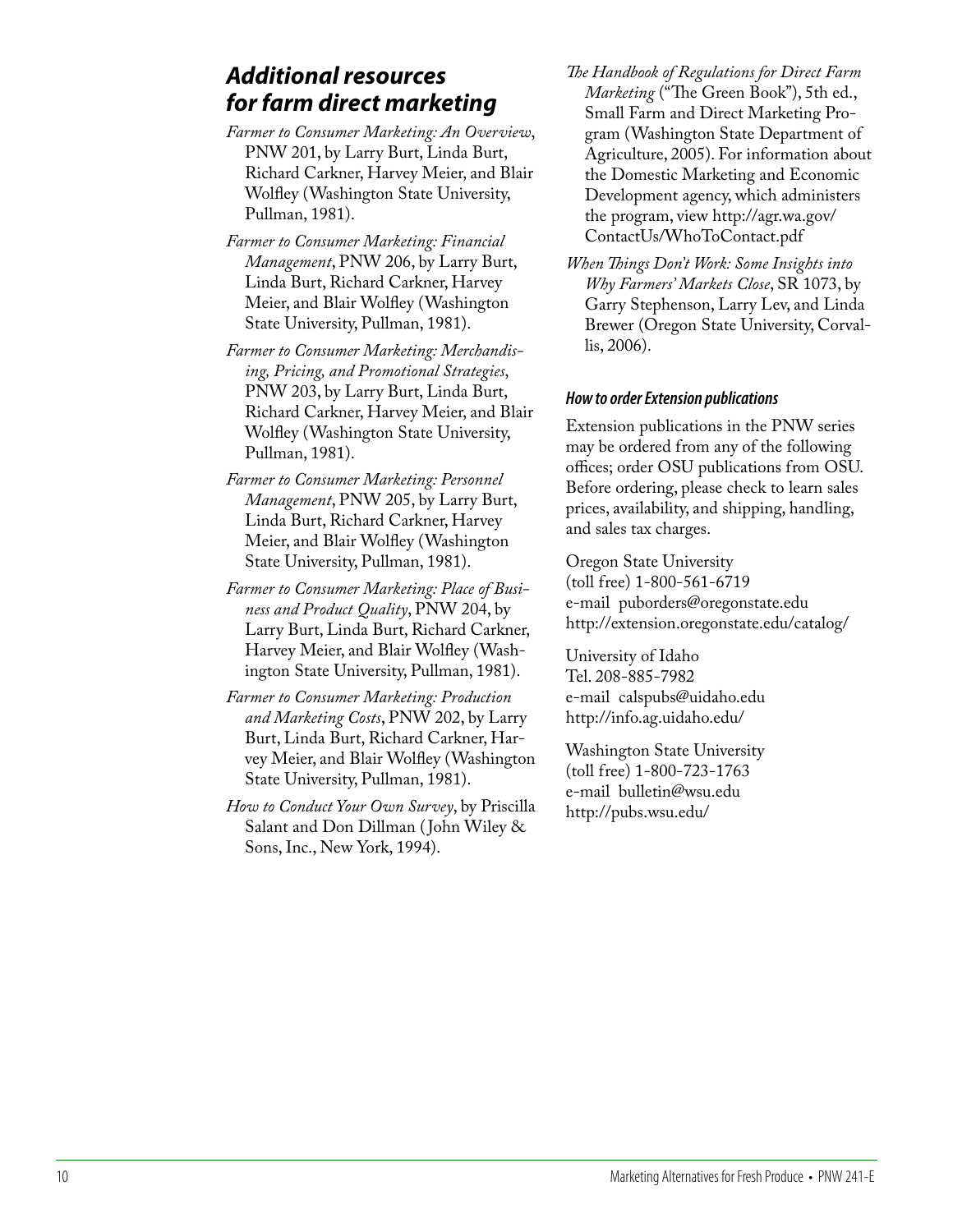

# **Wholesale marketing**

In the past 50 years, fresh-produce<br>
marketing has evolved into a highly<br>
sophisticated and efficient marketin<br>
mechanism. From handling only a limn the past 50 years, fresh-produce marketing has evolved into a highly sophisticated and efficient marketing ited selection of locally produced seasonal items, it now markets a large selection of local, national, and international products. Improved transportation and communication systems, as well as uniform grading and packing standards, allow wholesale buyers to shop in various growing regions to find the product and price they desire. Farmers benefit from the increasing number of marketing opportunities. Consumers benefit from greater selection and lower prices.

More and more retailers are operating their own wholesale distribution centers. Large wholesale distribution centers, usually affiliated with large retail chains, often have buyers in major growing regions. New Internet grocery retailers recently have set up distribution centers in urban areas.

If you want to sell produce to distant buyers, you have to make several investments, including:

- Office space
- • A dedicated phone line and a computerized record-keeping system
- Packing equipment
- Cooling, storage, and loading facilities
- Skilled office personnel
- A skilled marketer, if you don't have the time or ability to do that job yourself

# **Introduction to selling wholesale**

# *Product selection*

Select the crops that best fit your farm's production capabilities and that serve a market need. At the same time, don't overlook opportunities to grow previously untried crops. Hundreds of fresh produce items are available in grocery stores today; a trip to your community supermarket during the local season can help you prepare a list of primary items.

Price can be an important determinant of product potential. A trend toward high product prices at the shipping point or terminal market during the Pacific Northwest production season can indicate potential high net returns.

The U.S. Department of Agriculture (USDA) Agricultural Marketing Service (AMS) has a wealth of information to help you decide what product(s) to market. The market news reports, prepared by the USDA Federal-State Market News Service, include price, volume, quality, condition, farmers' market, and auction information and other market data related to supply and demand in specific markets and marketing areas. Reports are available for fruits, vegetables, and specialty crops, poultry and eggs, and dairy products.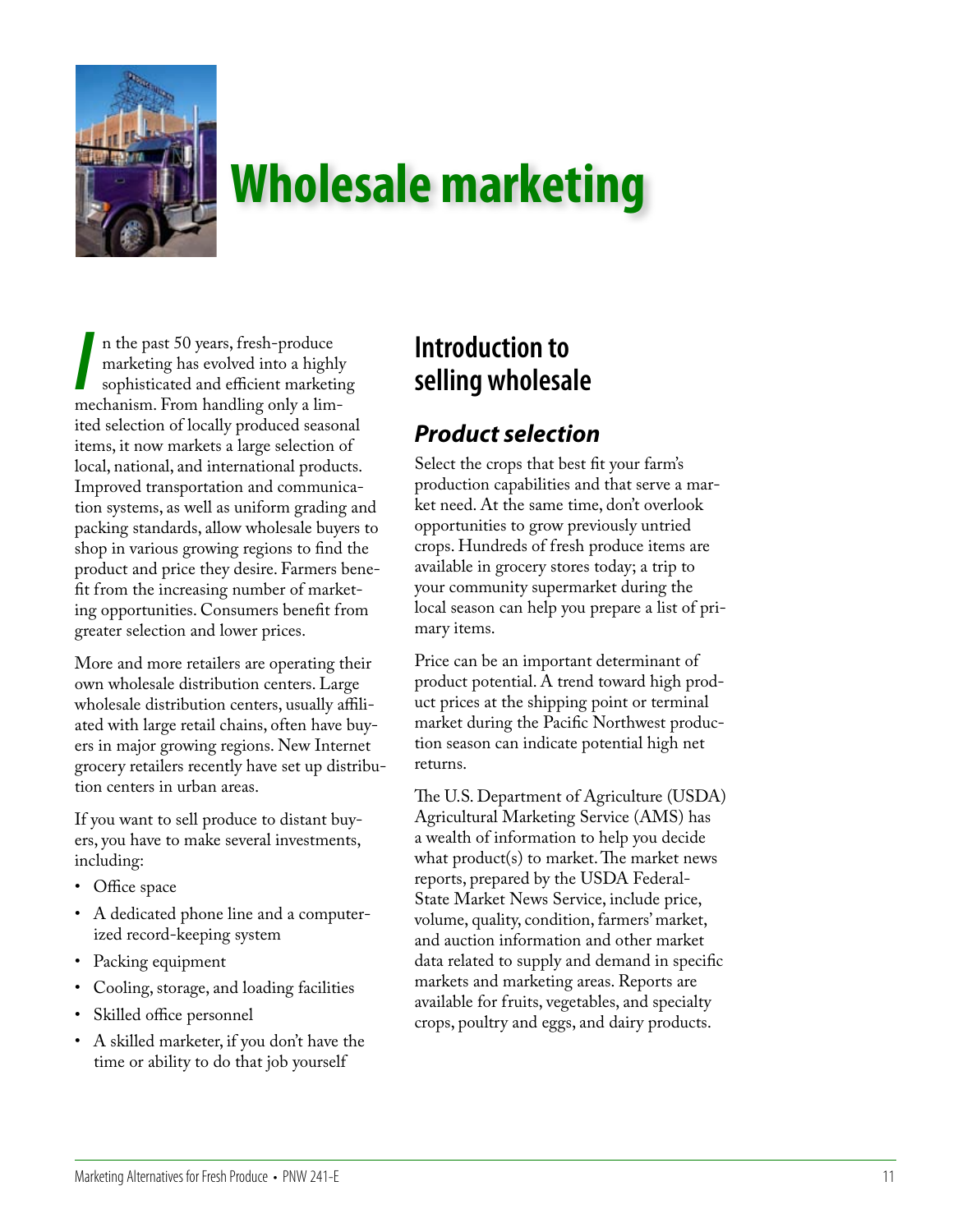You can use these reports to help identify most of the produce items shipped into major market areas. Also, the reports indicate the states from which produce is shipped each month and the volume of shipments. Using back issues of the report, you can detect expanding and contracting markets for specific crops. This information can help you choose which products to ship and also give



you some indication of the competition you can expect in a particular market.

These reports are on the AMS website at http:// www.ams.usda.gov/ and are in print in any library that houses government documents. The Federal-State Market News Service also publishes his torical reports, available in print through libraries.

Today's Market Prices, a commercial service, stores recent historical reports

online at http://todaymarket.com/ There is a fee for using this site, but a free trial period is available .

### *Buyers and brokers*

In wholesale marketing, you typically will deal with brokers, consolidators, or chain buyers in major produce-production areas. In some cases you'll deal with brokers and buyers in major cities with terminal markets, where many brokers and wholesalers are in common areas. Generally, supermarket distribution centers are in suburban areas of metropolitan regions. In some instances, with a high-value and small-volume crop, you can ship directly to a retailer or restaurant.

Wholesalers who want a small amount of produce or a small number of specialty items frequently rely on brokers. Terminal-market brokers can help you divide a full load of produce for sale among two or more buyers. Shipping-point brokers also can help you arrange sales in distant markets.

While analyzing your market, try to contact buyers and brokers representing firms in market areas that are potential customers for Pacific Northwest fresh produce. Personal visits and phone contacts are best—most produce handlers have little time to answer letters. Find addresses and phone numbers in:

- • Phone directories for major cities (usually available in local libraries or on the Web)
- Trade directories and educational programming of the United Fresh Produce Association at http://www.unitedfresh. org/ and the Produce Marketing Associa tion at http://www.pma.com/
- The Red Book and The Blue Book, creditrating services (see page 22)
- Ads in the weekly produce trade newspaper *The Packer* (see "Industry resources," page 13)

Buyers and brokers may be willing to pro vide information on the needs of particular customers. Requirements vary by firm and market area. For example, East Coast firms affiliated with retail grocery stores might pre fer produce in small packs, while West Coast firms might prefer bulk packs. Most market areas show preference for a particular variety of fruit or vegetable because of appearance, taste, or tradition. Ask a buyer or broker about:

- Desired characteristics (variety, grade, etc.)
- Type of packaging preferred
- • Current sources
- Weekly purchase volume
- Preferred transportation methods
- Prices paid
- Payment schedule
- • Ordering procedures

Solicit this information for each market area you consider. It can help you get a good pic ture of the demand for particular products and the procedures needed to get them into the market. After surveying several market areas, you can compare composite descrip tions of each market. You then can analyze further those with the most potential.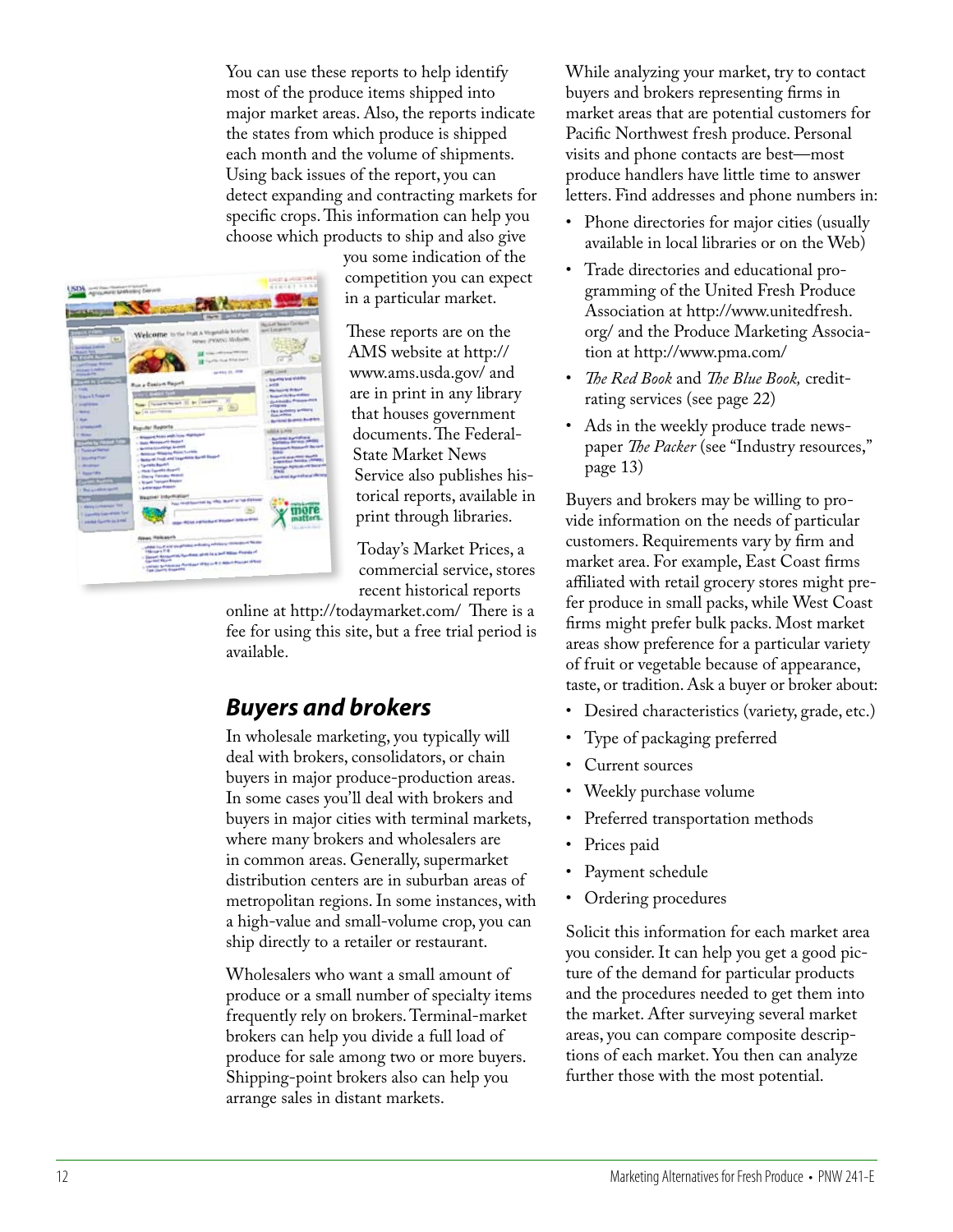### *Industry resources*

For more than 100 years, Vance Publishing Corporation in Lenexa, Kansas, has pub lished *The Packer* (http://www.thepacker.com) and other periodicals for the fresh produce industry. *The Packer* is a national, weekly newspaper and website for growers, shippers, packers, processors, wholesalers, food-service distributors and operators, retailers, and allied suppliers. It includes information on quality and availability, market conditions, and regu latory issues and trends.

To see other Vance publications for the food industry, visit http://www.vancepublishing. co m and click on Food 360.

A number of websites are good resources for finding potential wholesale and retail buy ers, produce brokers, truck brokers, freight forwarders, independent truckers, airline shippers, railroads, ship companies, or other services. For example, R.H. Donnelley has a national phone directory at http://www. dexknows.com/ where you can search for businesses by type of business or business name. Map and address searches are easy to do by city and state; Idearc provides a site at http://www.superpages.com/

## *Consumers*

Don't forget that wholesale buyers and bro kers are trying to fulfill consumer desires. They represent the customers who purchase fresh produce in the marketplace.

To develop a market for a new product or expand consumption of an existing one, you may have to obtain additional information directly from consumers. In each market area, survey customers or marketing personnel who deal directly with consumers (such as produce department managers and restau rant chefs). Their input may provide valuable insight into the sales potential of fresh pro duce or other specialty products.

Analysis of general trends in consumption of fresh produce also may contribute help ful information. You can find data, much of it online, in various publications from the USDA, land-grant universities, and national food marketing associations.The Economic Research Service (ERS) of the USDA

(http://www.ers.usda. gov/) offers publica tions, reports, and other services. They focus on agricultural policy and programs, credit, food marketing, agricul tural labor and other inputs, international agriculture and trade, rural development, specialty agriculture, and statistics. ERS publishes *Amber Waves* five times per year. Written by



ERS researchers and collaborators, it cov ers a wide spectrum of agricultural and food industry issues and trends. Printed copies are available by subscription; the electronic ver sion of each issue is free, at http://www.ers. usda.gov/AmberWaves/

# **Meeting market requirements**

Your ability to meet the market's product requirements is very important for suc cess. Meeting quality standards, investing in necessary cooling facilities, delivering a well-packed product, and meeting minimum volume needs can be expensive. This sec tion discusses each of these topics. Carefully analyze the costs involved and the potential returns you expect before entering any dis tant market.

# *Quality*

Growing and shipping high-quality products is a prerequisite to success in the fresh pro duce market. In the produce industry, quality is described by "grade" and "standard." There are USDA grades for most commodities, and shipping area market order grades for spe cific commodities. And, there are generally accepted industry standards and individual buyer standards. You need to know all the grades and standards that apply to the crops you sell.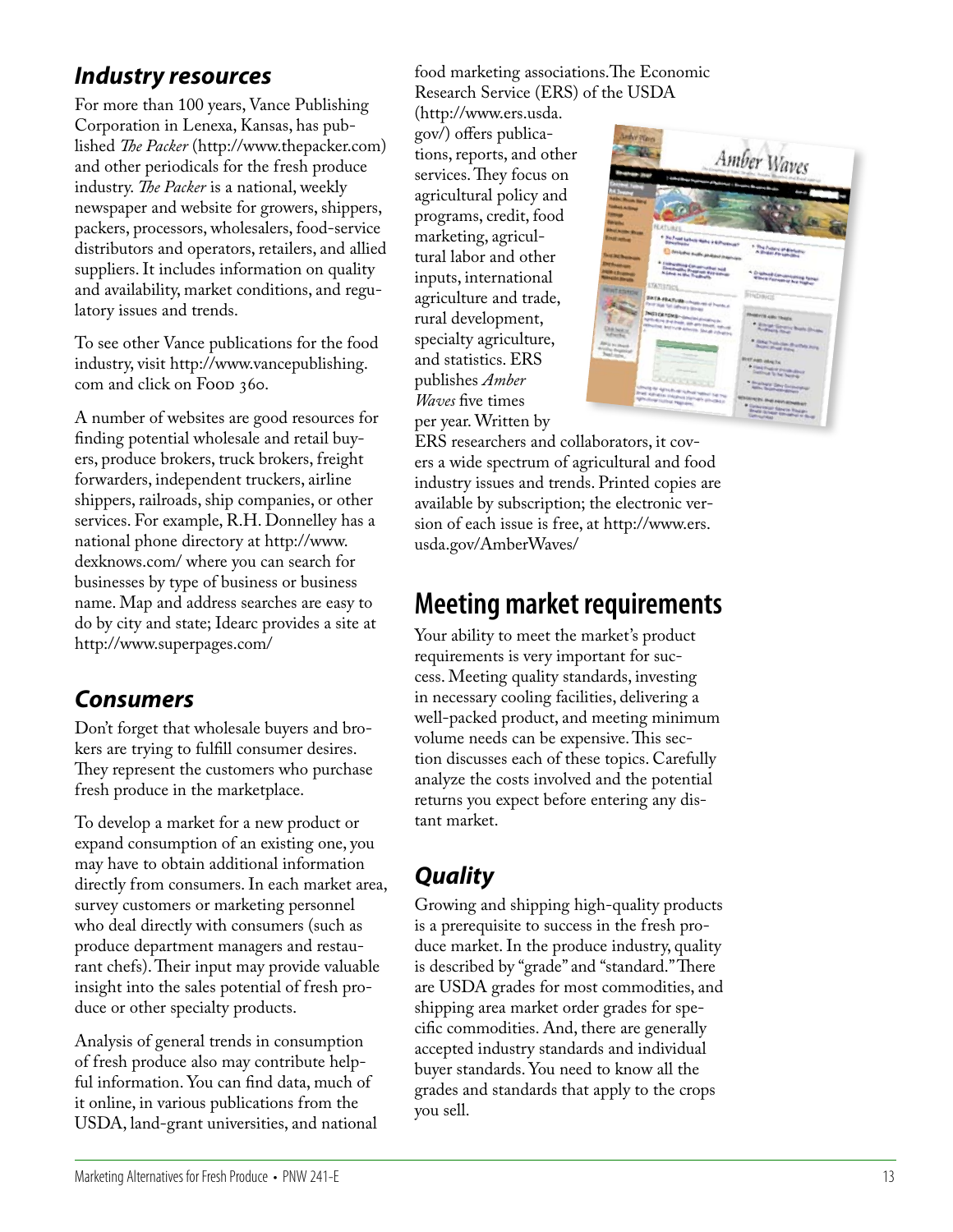The USDA-AMS has a grading and certification program for various products. The USDA originally established these grades to bring order to the fresh produce industry. Without uniform standards, transactions were difficult, as buyers and sellers in different parts of the country often had different definitions of quality. Certification services assure large-volume buyers that products meet contract specifications for quality, pro cessing, size, packaging, and delivery.

The USDA considers size, shape, color, and condition when assigning a grade. Grade names might vary. Common ones include, in declining order of quality, Extra Fancy, Fancy, Good, U.S. No. 1, and U.S. No. 2. Grade descriptions of fresh fruits and vegetables are available from local USDA inspection offices and from state departments of agriculture.

AMS grading services are provided on a user-fee basis. The services include:

- • Quality standards for more than 200 agricultural commodities
- • Grading, inspection, quality assurance, and acceptance services to certify the grade or quality of products
- Inspection of processing facilities
- Assessment and registration of product and service quality management systems to conform with established, interna tionally recognized standards for some commodities
- • Verification of compliance with voluntary standards or contractual requirements

Both shippers and receivers use AMS grad ing inspections to confirm quality and condition of products. Institutional buy ers, processors, and government agencies use grading services to establish contract specifications. In cooperation with state departments of agriculture, federally licensed inspectors provide grading services.

USDA grades are the principal standards used by the industry, but USDA grading is not mandatory for interstate shipments unless specified by a market order. Usually, the main purpose of a market order is to set mandatory grades for specific crops shipped out of a growing region. These standards often are tougher than the USDA's. Federal and state laws allow grower groups to set up market orders to promote more consistent marketing.

If you want more information on market orders, contact your state department of agri culture or visit the market orders section of the USDA-AMS website, at http:/www.ams. usda.gov/

#### *Commonly accepted standards*

Besides those industry standards already discussed, in many cases other standards apply to quality, appearance, or packaging. Although generally not formalized, they represent commonly accepted practice and buyer expectations. For example, most buy ers ordering produce from distant growing regions require precooled produce, which retains its quality longer than uncooled produce.

Other industry standards relate to packaging. Most buyers prefer a certain type of pack age because it maintains superior-quality produce.

Buyers require consistent quality. Businesses handling produce operate on low margins, so they want to minimize losses caused by spoilage. Shipping a high-quality product can minimize spoilage losses throughout the marketing system.

Individual buyers and their firms often have their own standards to meet local needs. Consumers in one geographic area may have a particular preference—for taste, size, color, or package—that is not covered in the grade standards. Thus, buyers frequently establish their own standards and communicate them to suppliers.

It is important that you know and under stand all applicable product standards. It also is important that you consistently meet or exceed these standards. It is a good, costeffective idea to have produce inspected by a third party, such as USDA-AMS, before shipment. Doing so protects you, the buyer, and the shipper.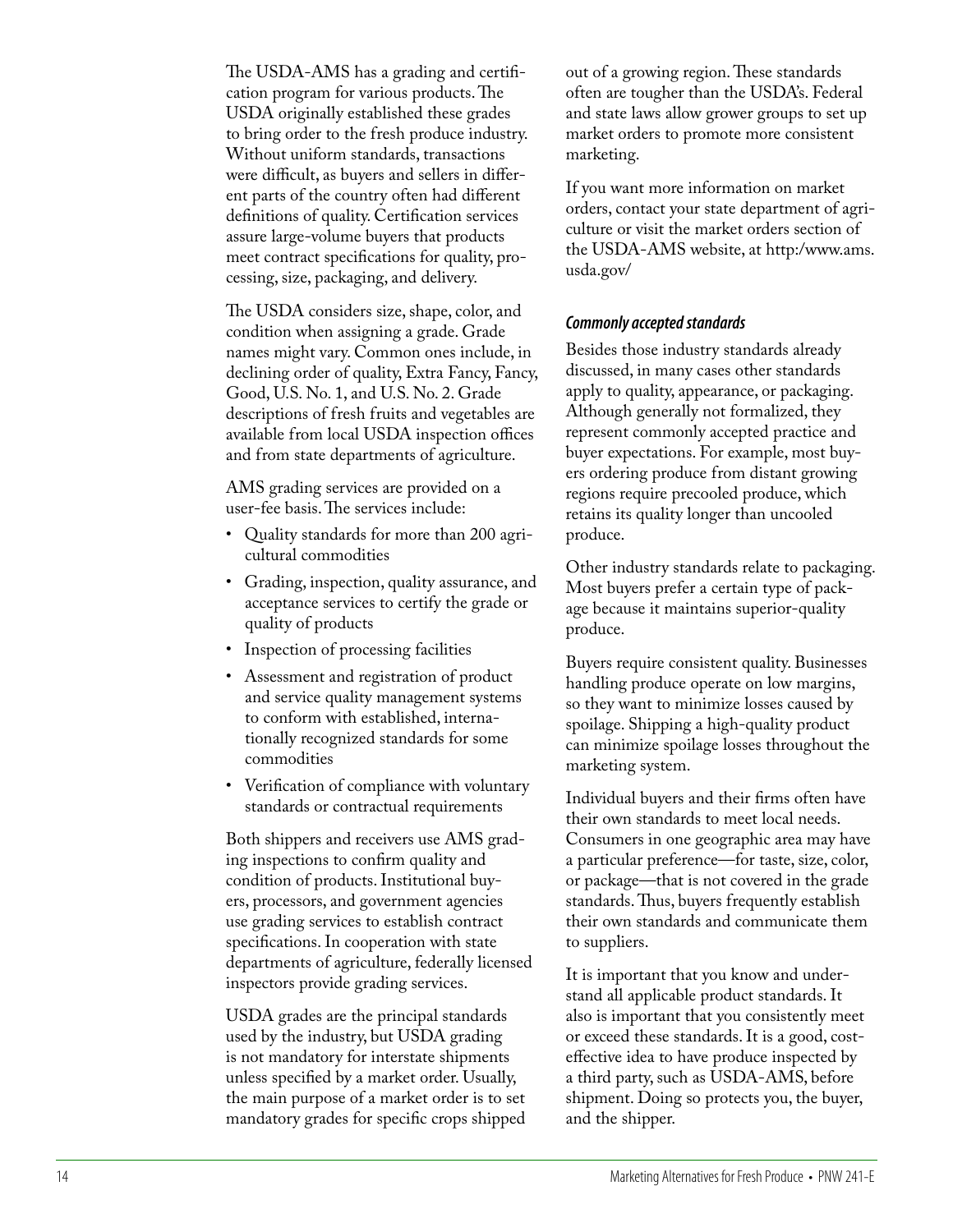# **Organic marketing**

Consumer demand for organically grown products is growing rapidly. Supermarket organic produce sections are now common. Some farmers' markets have become organic-only outlets. National marketing opportunities for organic produce are opening up.

The 1990 Organic Foods Production Act (OFPA) required USDA-AMS to develop national standards for organically produced agricultural products, to assure consumers that agricultural products marketed as organic meet consistent, uniform standards. The USDA adopted final organic regulations in 2002. For details, visit the National Organic Program (NOP) website http://www.ams.usda.gov/nop/

In most cases, a farm using the term "organic" in its labeling and marketing must be certified by a state or private entity accredited by USDA. The only exceptions are farms that normally sell less than \$5,000 of their own products annually. Wholesalers, restaurants, and retailers typically require farm certification for the organic produce they buy.

## *The Idaho program*

The director of the Idaho Department of Agriculture appoints an Organic Food Advisory Council to establish rules, regulations, and standards for producing, handling, advertising, and selling organically grown foods. With the exception of apiary products (e.g., honey), the rules do not apply to any livestock, dairy, or aquaculture products.

Anyone in Idaho producing or marketing food products identified as organic must be registered and certified by the state. Farm histories, notarized applications, and application fees must be submitted to the Idaho Department of Agriculture. Thorough, accurate record keeping is required. Regular state inspections of production and handling operations are required during the growing season, and samples might be taken for chemical analysis. Additional unannounced onsite inspections are permissible.

Obtain details of the Idaho Organic Certification Program, a resource guide, and application from the Idaho Department of Agriculture Organic Certification Program Office, PO Box 790, Boise, ID 83701; phone 208-332-8620; http://www.agri.state.id.us/ (click on Inspections & Exams, then on Organic).



# *The Oregon program*

USDA-AMS administers Oregon's organic foods marketing program: for details, go to http://www.ams. usda.gov/nop/

Organic certification services in Oregon are provided by Oregon Tilth, at http://www.tilth.org/ (click on CERTIFICATION). Oregon growers, wholesalers, and retailers using the term "organic" must conform to the rules.

# *The Washington program*

In Washington, producers, handlers, and sellers of organically grown food must be certified by the Washington State Department of Agriculture (WSDA) and pay an annual fee. However, some farmers' markets in the state require their vendors be certified even if they have less than \$5,000 in sales. Anyone claiming their product is organic, whether certified or not, must comply with WSDA organic standards.

The WSDA Organic Food Program has detailed information on:

- Organic crop production standards
- Application and certification procedures
- • Visits by WSDA Organic Field Inspectors
- Regulation of organic food handlers, livestock operations, and food processors

Contact the WSDA, Food Safety and Consumer Services Division, Organic Food Program, at 360-902-1805; http://agr.wa.gov/FoodAnimal/ Organic/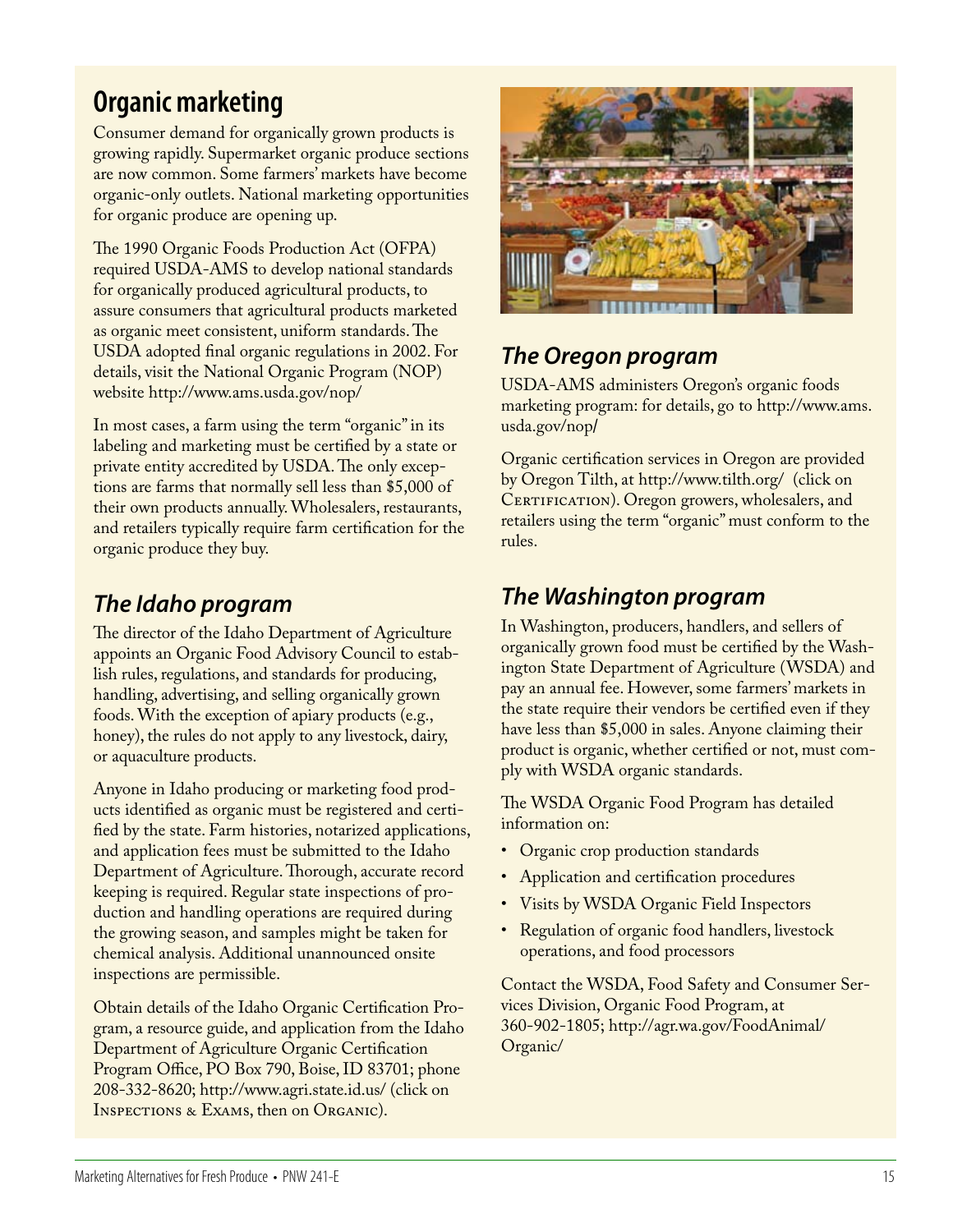An excellent source of up-to-date informa tion on postharvest technology is University of California at Davis at [http://postharvest.](http://postharvest.ucdavis.edu/) ucdavis.edu / The Postharvest Technology Research and Information Center in the university's Department of Plant Sciences strives to provide the latest in research and Extension information for growers, shippers, marketers, carriers, distributors, retailers, processors, and consumers of fresh horticultural crops.

Another resource is *The Commercial Storage of Fruits, Vegetables and Florist and Nursery Stocks,* USDA Agricultural Research Service Handbook 66, revised 2004; http://www. [ba.ars.usda.gov/hb66](http://www.ba.ars.usda.gov/hb66/) / This includes about 100 papers, on postharvest biology and tech nology, which have been peer reviewed and edited for scientific content.

### *Production and harvesting*

Providing good growing conditions for your crops is important. If you maintain soil health, control harmful insects and dis -



eases, and provide necessary nutrients and water, you are likely to produce a healthy crop, which gives you a better chance to market it at maxi mum value.

Fresh-market standards generally are stricter than processor standards, so more management time is required. Make sure adequate local labor is available to prepare your crop properly for mar ket. Proper care of your crop during growing and handling is essential to produce a highpercentage packable product.

Select crop varieties that are resistant to specific insects

and diseases or are more tolerant of adverse environmental conditions. Some new varieties have unusual colors, sizes, or shapes, or are sweeter, or hold in storage longer. Unusual characteristics might result in higher prices or easier entry into some markets.

Plan harvest operations carefully so crops are harvested at optimum maturity. Harvest ing in the cool of the morning, shading the harvest in the field, and cooling it as soon as possible all help maintain a high-quality product.

It is important to lay out fields properly to minimize machine- and human-inflicted damage to the crop. Skilled and properly supervised harvest crews can keep physical damage to a minimum and ensure that only produce of the proper maturity and condition is harvested.

Keep your packing lines in good condition and staff them with skilled personnel. These measures ensure accurate grading and mini mize physical damage to the product.

# *Food safety*

Food safety procedures are imperative for all aspects of your business: production, harvest ing, packing, storing, and distribution. These procedures are commonly referred to as Good Agricultural Practices and are designed to keep harmful organisms such as *E. coli* out of the product. Numerous sources of con tamination include contact with nearby farm animals, improperly composted soil amend ments, poor-quality water, and untrained workers. Safety verification services are avail able. In some cases, you may find that buyers require producers to have food safety proce dures in place and require third-party inspec tions to confirm compliance.

# *Cooling*

Fruits, vegetables, and flowers are still alive after harvest. The living cells in harvested produce combine oxygen from the surround ing air with sugars and starches in the plant to form carbon dioxide, water, and heat. This process is called respiration. Respiration results in produce deterioration, including loss of nutritional value, changes in texture and flavor, and loss of weight. These processes cannot be stopped, but they can be slowed significantly by careful postharvest handling and cooling.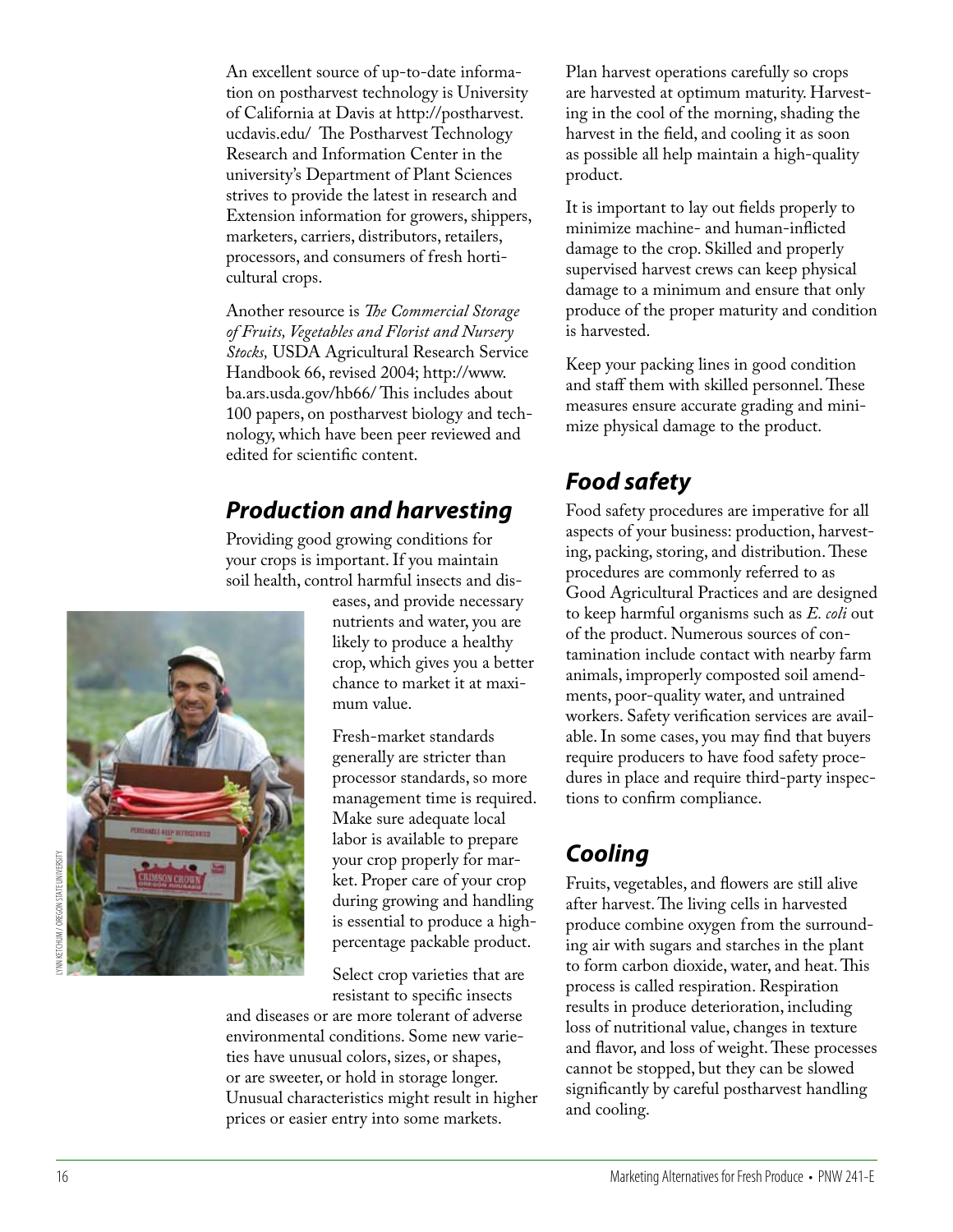Respiration rates vary tremendously for different products and are affected by environmental conditions such as temperature. The closer a plant gets to its freezing point, the slower its respiration rate and the growth of decay organisms. For every increase of 18°F between the freezing point and 100°F, the respiration rate increases two or three times. Generally, the higher the respiration rate of a fruit or vegetable, the greater the need for postharvest cooling.

Removing field heat from newly harvested produce can increase its shelf life. Wet or

damp produce must be cooled, as warm, wet produce creates an environment that encourages the growth of decay



organisms. The rapid cooling of fresh pro duce from field temperature to its best storage temperature is called precooling. Precooling usually is the grower-shipper's responsibility.

The four basic methods of precooling are forced air, hydrocooling, vacuum cooling, and icing. Each was developed with specific crops in mind. For each crop, it is critical to know how to handle the produce at harvest, whether cooling is necessary, and the best method of cooling.

Buyer expectations based on tradition or local market conditions might call for some variation in cooling techniques. Cost also is an important consideration when you select a precooling method.

An excellent source of information on cool ing commercial produce is *Commercial Cooling of Fruits, Vegetables and Flowers,* Publication 21567 revised, U.C.–Davis Post harvest Technology Research and Informa tion Center. The emphasis is on the two most popular cooling methods: hydro and forced air. See a list of contents and order the pub lication at [http://postharvest.ucdavis.edu/](http://postharvest.ucdavis.edu/datastorefiles/234-117.pdf) datastorefiles/234-117.pdf

#### *Forced air*

In this method, cool air moves rapidly over a product to remove the field heat. Inside a cool storage room, fans pull air through the produce boxes and back into the cooling unit.

When you design a cool room, provide enough refrigeration capacity and proper humidity control. These steps can prevent excess weight loss.

Forced air units are affordable for many small-scale growers. Alternatively, an exist ing cold room can be augmented by making cooling tunnels using portable fans and tarps. Line up two rows of produce and set up a fan to draw air down the aisle between the rows. Cover the aisle with a sturdy tarp to force the system to draw air through the boxes of produce.

Forced air cools most commodities effec tively, but those best adapted to this method include berries, stone fruits, and mushrooms.

#### *Hydrocooling*

Hydrocooling cools produce with chilled water. The water usually is cooled by mechanical refrigeration, although cold well water and ice sometimes are used. The size of hydrocooling units varies depending on the size of the operation, but considerable refrig eration or large quantities of ice are required to keep the water at the desired temperature of 33° to 36°F.

The produce is cooled by a water bath or sprinkler system. The produce either is dumped in the bath or under the sprinkler or is left in bins or boxes. Small operations might have an ice-water tank in which to "stir" the vegetables for rapid cooling.

Pay special attention to water quality. Unfil tered and unsanitized water can spread undesirable microorganisms.

Most vegetables and many fruits that can withstand wetting can be hydrocooled. Asparagus, celery, cantaloupes, green peas, leaf lettuce, peaches, radishes, and sweet corn can be cooled successfully with this method.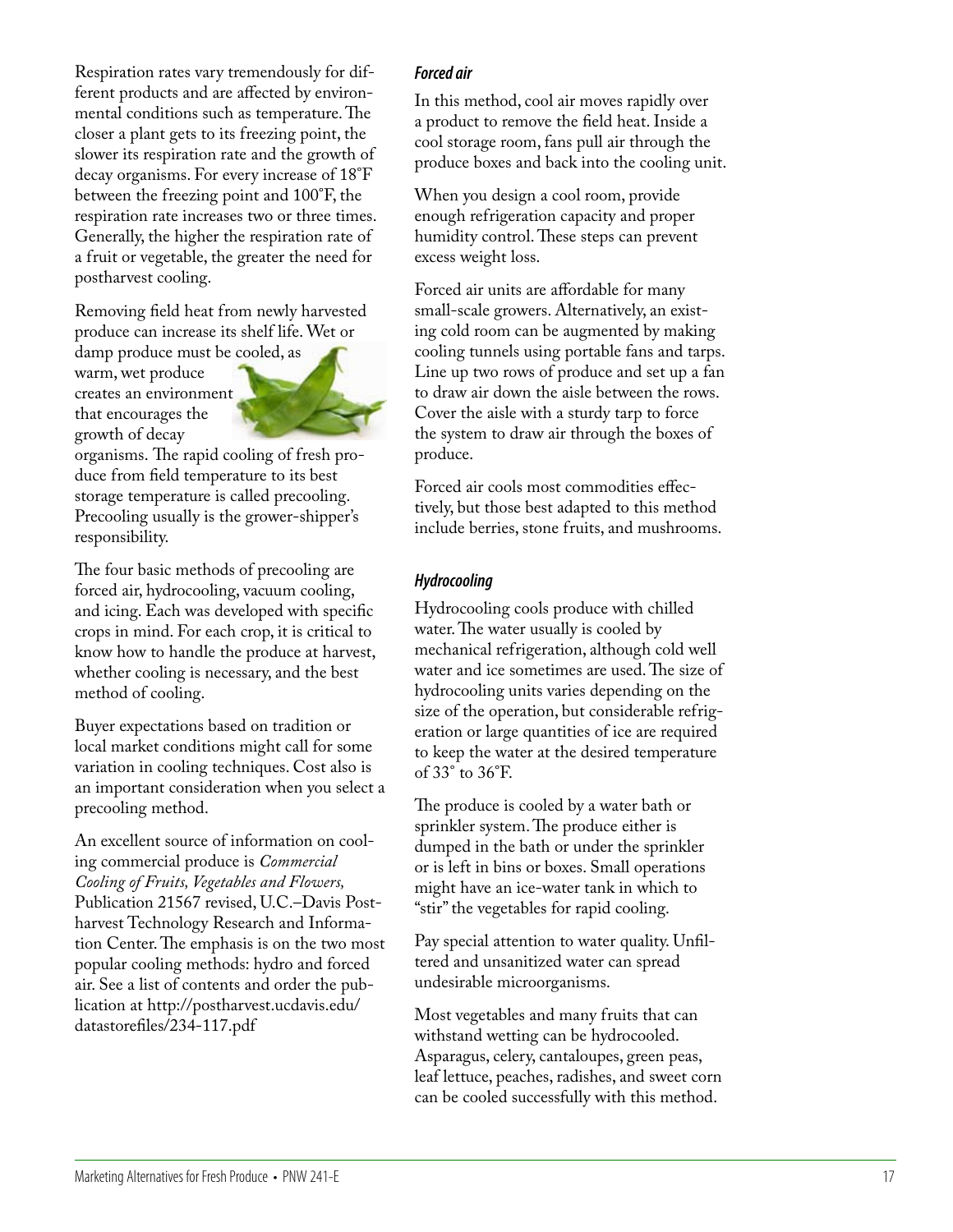#### *Vacuum cooling*

Produce is placed in a vacuum tube, and air pressure is reduced greatly. At lower atmospheric pressure, some water from the produce "boils" away as the produce uses its own heat energy to convert water to gas, thus lowering the product's temperature. Heat and moisture are removed from the vacuum tube by mechanical refrigeration.

Commercial vacuum units usually cool the product to the proper storage temperature in less than 30 minutes. Units are available for cooling different amounts of product, from two pallets to a full truckload.

Because of the high cost of this equipment, it might be more economical to do the cooling at a central location on a cooperative basis. Grower costs depend mainly on the volume cooled. Growers usually are able to recover costs by charging a fee per unit in addition to the agreed purchase price of the produce. Lettuce and a few other vegetables can be vacuum cooled effectively.

#### *Icing*

Crushed or slurry ice is placed directly into the produce box. This can be an effective way to precool individual boxes of certain vegetables. The produce can be cooled in a short time and the temperature maintained in transit. Broccoli, green onions, and some root crops most commonly are top iced.

#### *Packing*

The first consideration in packing is product quality. Produce should be uniform in size, color, condition, and overall quality. Buy ers like to know exactly what they will get when they order produce from a farmer. Thus, a pack that is consistent in appearance and weight (sometimes a grade standard) throughout the season is desirable.

Pack to make the fruit or vegetables attrac tive to buyers. Sloppily packed containers distract the eye from the quality of the pro duce. Attractive packing frequently encour ages repeat purchases.

High-quality produce must be handled care fully during harvesting and packing. For pro duce packed in the field, you have to rely on skilled harvesters and adequate supervision. In a packing shed, you must rely on skilled line workers and properly operating equipment.

The cost for building and operating a packing shed varies according to product needs and type of equipment. Though usually more expensive than field packing, packing sheds offer some advantages. Grading and packing can be done under well-supervised and less strenuous working conditions and with suit able equipment. The result often is a higher



quality and more uniform pack than can be achieved in the field.

Some crops, however, cannot absorb the additional costs of shed packing. Also, some products, such as berries, do not lend them selves to the additional handling required in packing sheds. If such handling is necessary, harvesters should select only clean, firm fruit that will allow extra handling.

When you choose a packaging container, consider several functional criteria. The con tainer must meet industry standards for size, volume, and strength and must allow for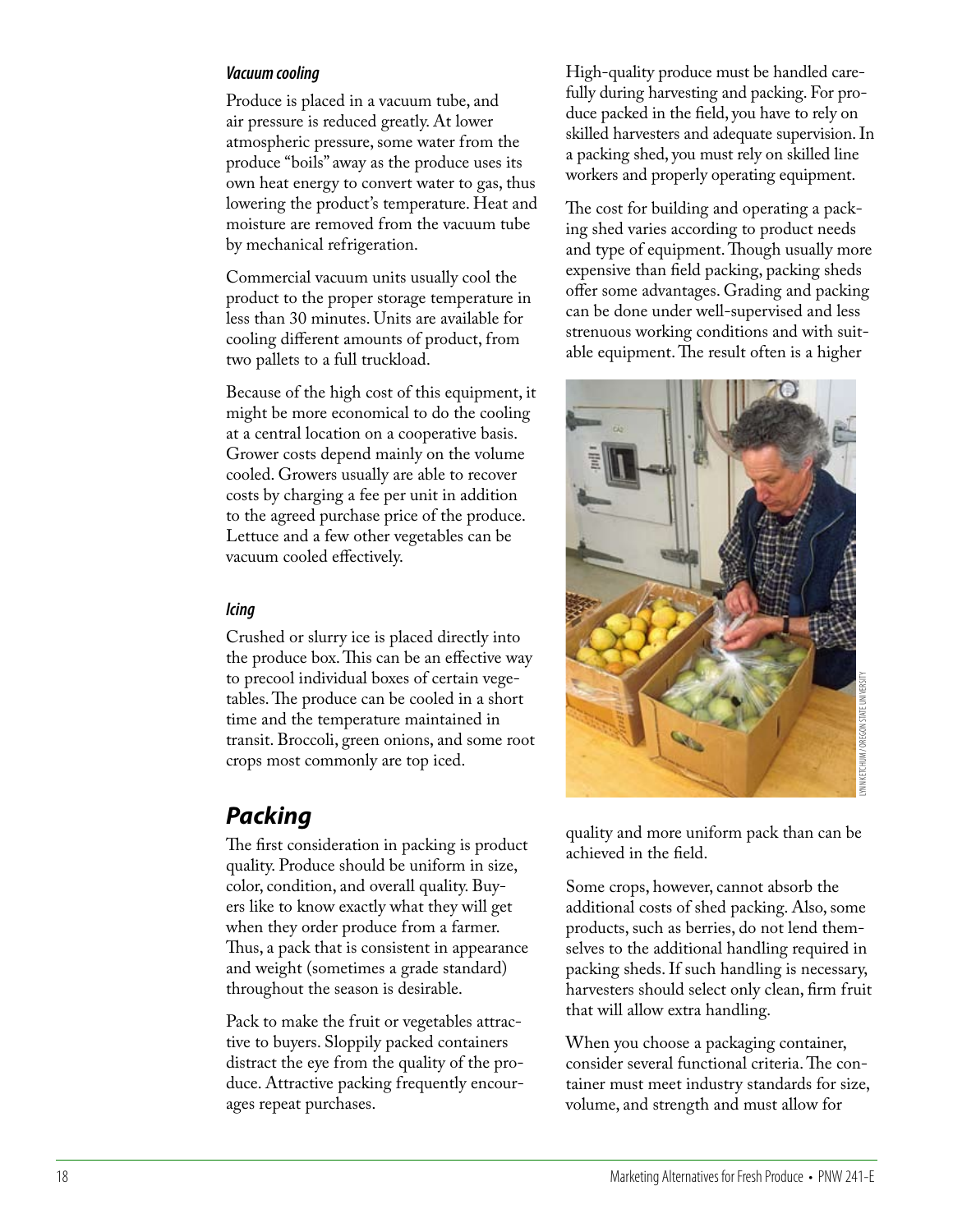efficient cooling of the contents. In addition, be sure the container protects the product throughout distribution and is suitable for storing on standard pallets. Last, the package must present your product in a useful and attractive manner.

Buyers usually expect new, unused containers. Sometimes, however, recycled produce boxes are acceptable for deliveries directly to a cus tomer such as a restaurant. But keep in mind that recycled containers may have another farm's name printed on the outside, and your excellent job of production and handling may be attributed to that farm!

Some products are packaged in smaller units before being placed in the shipping carton. Apples and pears may be wrapped individu ally and placed on layer trays. Berries may be sold in pint or half-pint containers and covered with a clear plastic lid. Berries also may be sold in clear plastic, clamshell-type containers for easier handling. Carrots often are placed in 1- or 2-pound bags.

Shippers often use prepacking to provide additional protection for their product. Many retail buyers prefer prepacking of some prod ucts to reduce the amount of preparation and handling at the point of sale. Product look-up codes and/or bar codes are usually required for consumer prepackaged items. With many types of fruit, such as apples and pears, a coded sticker is applied to each piece for easy identification by supermarket clerks. Be sure to check with potential buyers to determine their labeling requirements.

Prepackaged produce is more expensive to prepare and ship than bulk produce, so your pricing should reflect the added cost.

When you package produce destined for retail supermarket shelves, use an attractive package. A package that shows off the prod uct and has an attractive label helps promote sales. Be sure to include your farm name, business telephone number, and address (where the product is grown) to help promote locally grown products. Take advantage of any local promotions or logos that identify products as locally grown. Advertise your farm website (you really should have one)



to encourage buyers to check out your full line of products and to make future ordering easier. Carton manufacturers in the Pacific Northwest are willing to help growers select and design a box to meet their needs.

For a compilation of best industry practices on handling and transporting perishable foods, see *Protecting Perishable Foods During Transport by Truck*, Handbook 669, 2006, USDA-AMS. Order from:

USDA-AMS

Transportation and Marketing Division Shipper and Exporter Assistance Publications 1400 Independence Ave. SW Room 1217, South Building, or Stop 0267 Washington, DC 20250-0267 Tel. 202-690-1304 Fax 202-690-1340

### *Volume requirements*

The minimum amount of one commodity you can sell on any given day usually is set by your buyer's requirements. Buyers prefer to deal with as few suppliers as possible to sim plify their logistics. Thus, they often look for grower-shippers who can supply a significant portion of what they require.

At the same time, most buyers want ship ments to be consistent throughout the sea son. They usually prefer regular shipments at a steady volume, quality, and competitive price. For vegetables, pay close attention to planting schedules and variety selection. For fruits, you need adequate postharvest storage facilities to extend the marketing season.

Being able to supply several commodities at one time also can be to your advantage if it is more convenient for the buyer. Remember that different buyers need different volumes. Look for those buyers whose product and volume needs *you* can best fulfill.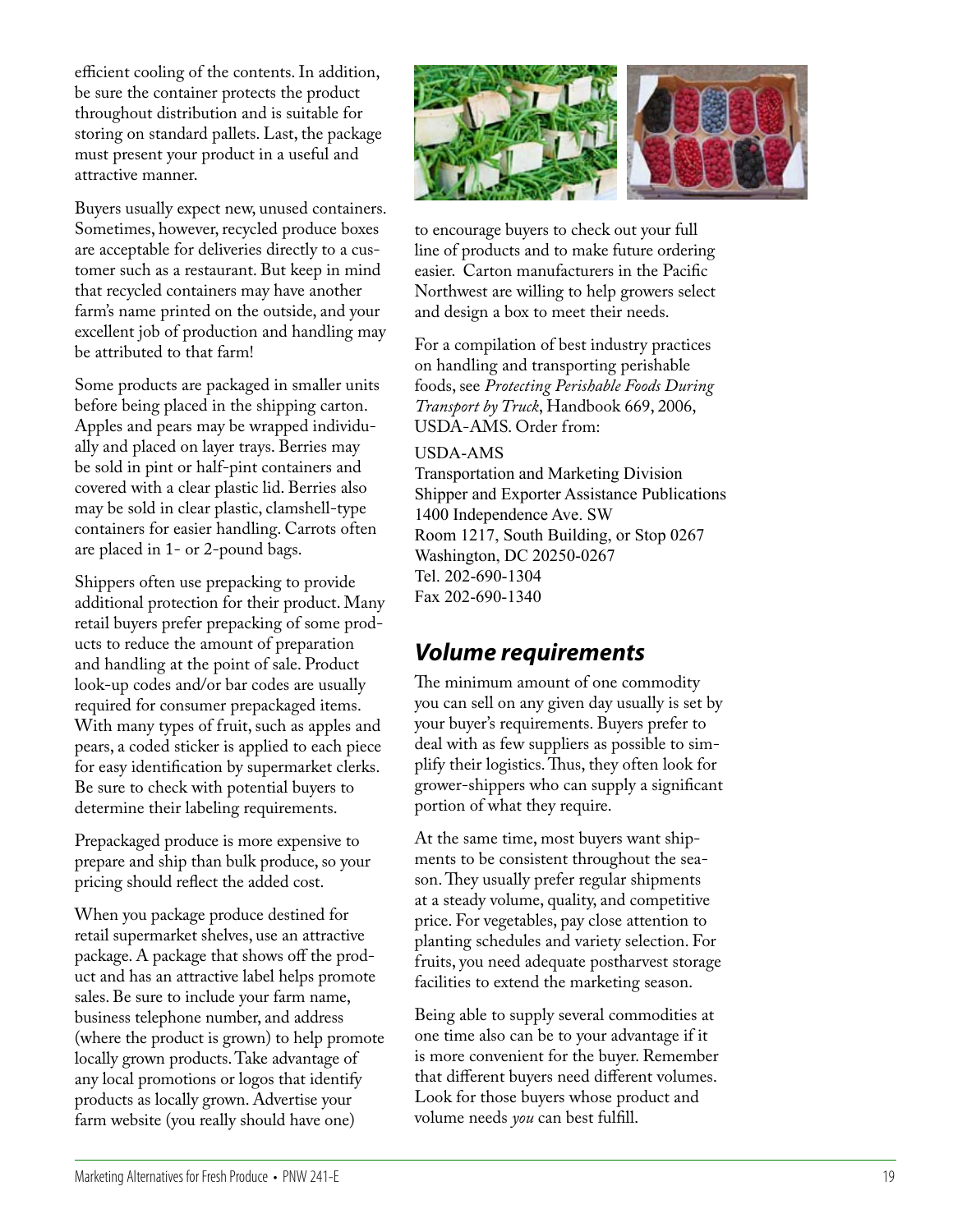Transportation also puts constraints on vol ume. Trucking is the most common way to move produce in the continental U.S. Truck ers prefer to move only full truckloads to dis tant cities, and truck trailers have volume and weight limits. Thus, shipments to most mar kets must be within precise truckload limits. Air and sea containers also require shipping in units with precise sizes and weights.



Your sales are limited to what you or the buyer can arrange to ship. If you are a low-volume shipper, you or the buyer may be able to arrange to ship in a joint load with another shipper. If you sell in small markets or grow specialty crops, you may encounter vol ume limits as well. At some level, all mar -

kets become saturated. Shipping into small markets might not be economical, so evaluate them closely.

# **Selling to wholesalers**

Selling fresh produce and specialty products requires skill in selecting a selling method, setting the right price, managing credit accounts, promoting your product, and estab lishing good relations with buyers. Your profitability depends directly on your skills as a seller. Each of these topics is discussed below.

# *Selecting a selling method*

You can sell your produce in the wholesale market in a number of ways. Consider several criteria when selecting a wholesaling method:

• Your marketing skills or those of others who do the selling

- Your desire to be involved in the marketing process
- • The volume of product you need to sell
- • Investment costs and net returns

In the regional wholesale markets of major Pacific Northwest cities, you generally do the selling yourself. For more distant markets, you probably must depend on private ship pers, brokers, or cooperatives.

In many growing areas, there are growershippers who are willing to market the pro duce of neighboring farms. Evaluate their skills and facilities for selling. In some cases, they buy the product outright from neighbor growers. In other cases, they may charge a marketing fee for their services.

Shipping-point brokers also are used by some Pacific Northwest growers. For a percentage of your sales price or for a per-unit fee, they handle the sale arrangements and monetary transactions. Their commissions usually fall between 5 and 10 percent but can be lower for high-volume items. Brokers usually do not take direct possession of the product; they arrange to have the packed product moved from the farm to the market. Brokers can be particularly helpful for selling rela tively small volumes and gaining initial access to major metropolitan markets.

Cooperatives are another way Pacific North west growers market their fresh produce. Through a co-op, growers can invest as a group in necessary selling facilities and staff. Marketing costs can be spread over a larger volume of product. Also, any profits (savings) eventually are returned to the growermembers. A cooperative may be a good option if you are a small producer, or if you are in highly competitive markets where growers need more market power.

For more information on cooperatives, see *A Brief Introduction to Agricultural Cooperatives,* EM 8665, 2005, OSU Extension Service; [http://extension.oregonstate.edu/](http://extension.oregonstate.edu/catalog/pdf/em/em8665.pdf) catalog/pdf/em/em8665.pdf

The USDA Rural Development, Rural Business-Cooperative Service website at http:// www.rurdev.usda.gov/ describes agency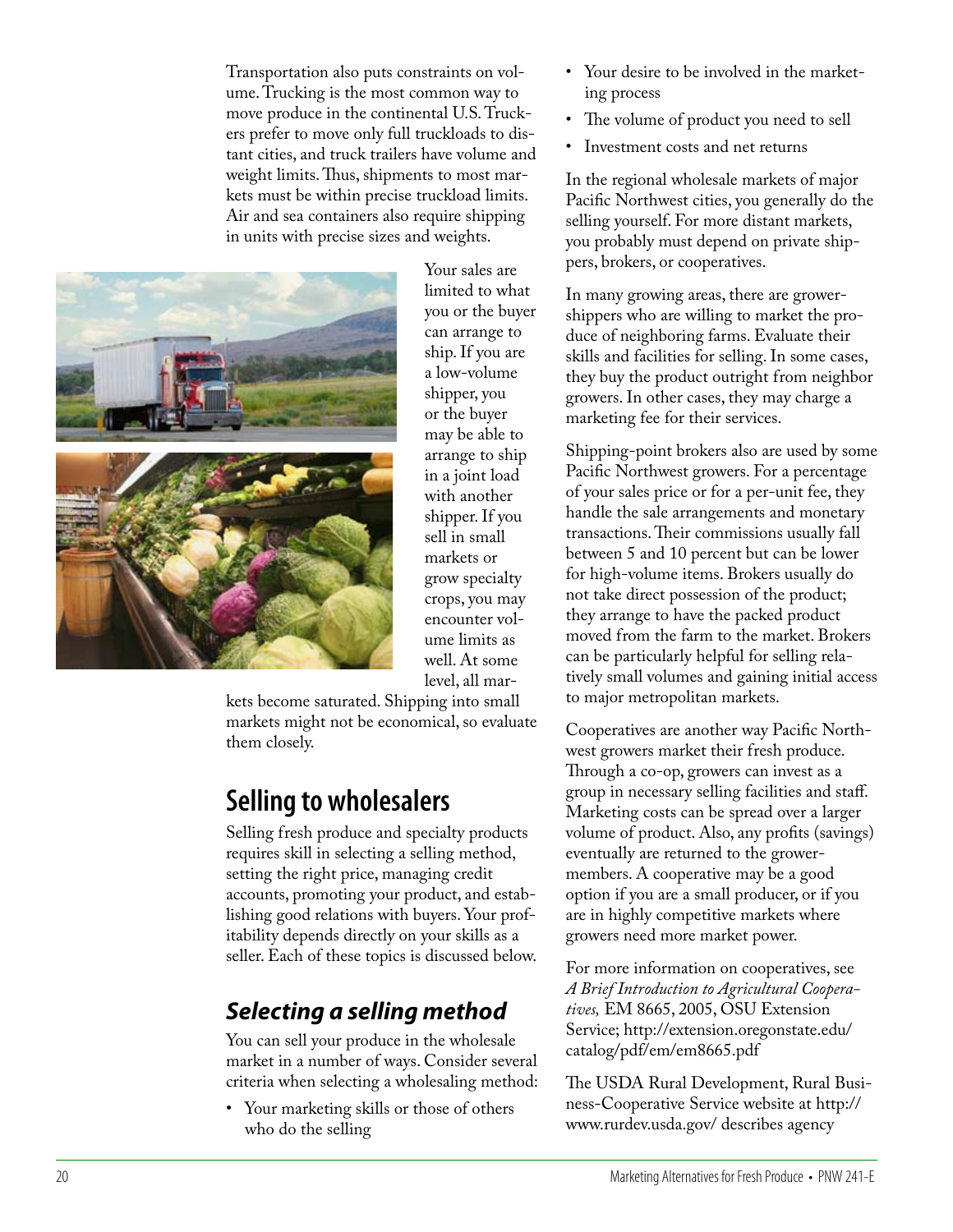programs and services and lists state special ists who help new and existing cooperatives. The focus is on rural development, business and cooperatives, housing and community facilities, utilities, and community develop ment and empowerment. There also are links to other websites.

# *Setting prices*

Setting prices is one of the most important skills you must acquire. Prices must balance two objectives: establishing market



share and earning an acceptable return. Usu ally, the wholesale market can be character ized as a buyers' market where there are fewer wholesale buyers than producers wishing to sell. You need to be a skilled seller to identify buyers willing to pay the highest prices and to negotiate prices in your favor.

The key to good pricing is good information. Although you'll never have *all* the market information you'd like to have, be as well informed as possible. You should know:

- Your break-even price at various given sales volumes (see the Appendix, page 27, for help in calculating this)
- What your competitors are offering
- Prevailing market prices
- Your product quality relative to others available on the market

An important source of information is the USDA-AMS market news reports, at http:// www.ams.usda.gov/ The site also gives up-to-date information on AMS programs and services, farm direct marketing, grades and standards, and marketing orders, and it has links to many other sites. There also are regular reports on shipping and terminal markets, national rail and truck shipments, and truck rates. Reports cover domestic and international markets. Within hours of col lection, data are disseminated via a satellite system and made available electronically, in printed reports, on telephone recordings, and through the news media.

Today's Market Prices, a commercial service, stores recent historical reports on fresh fruit and vegetable markets at http://todaymarket. com/ There is a fee for using this site, but a free trial period is available . Extensive links to other sites are included and are free to all users.

### *Financial arrangements*

Most wholesale transactions in the fresh produce industry are made on credit, to speed movement of perishable goods.

The federal government, under the Perishable Agricultural Commodities Act (PACA) of 1930, promotes fair trade and regulates the extension of interstate credit in the produce industry. Under this industry-developed and sponsored law, produce buyers and sell ers are required to satisfy the terms of their contracts. Sellers must ship the quality and quantity specified, and buyers must accept shipments that meet contract specifications. Both informal and formal procedures are available to resolve disputes outside the civil court system.

PACA protects the seller from buyer failure to pay the agreed price in compliance with the contract terms, and from unreasonably slow payment. PACA regulations state that payment for produce must be made within 10 days of the buyer's acceptance of the shipment unless otherwise agreed upon in writing. Often, however, payment may take 30 days or more to reach you.

PACA also protects sellers from buyer rejec tion of products without reasonable cause or from improper consignment handling. Discarding, dumping, or destroying products without reasonable cause is prohibited. Also prohibited is misbranding or misrepresenta tion of grade, quality, quantity, weight, or country of origin.

Under PACA, a trust created from a buyer's produce-related assets will reimburse unpaid produce suppliers who have preserved their trust rights. Although the trust automatically goes into effect when the buyer receives the product, a seller must notify the buyer of the seller's intent to preserve trust benefits under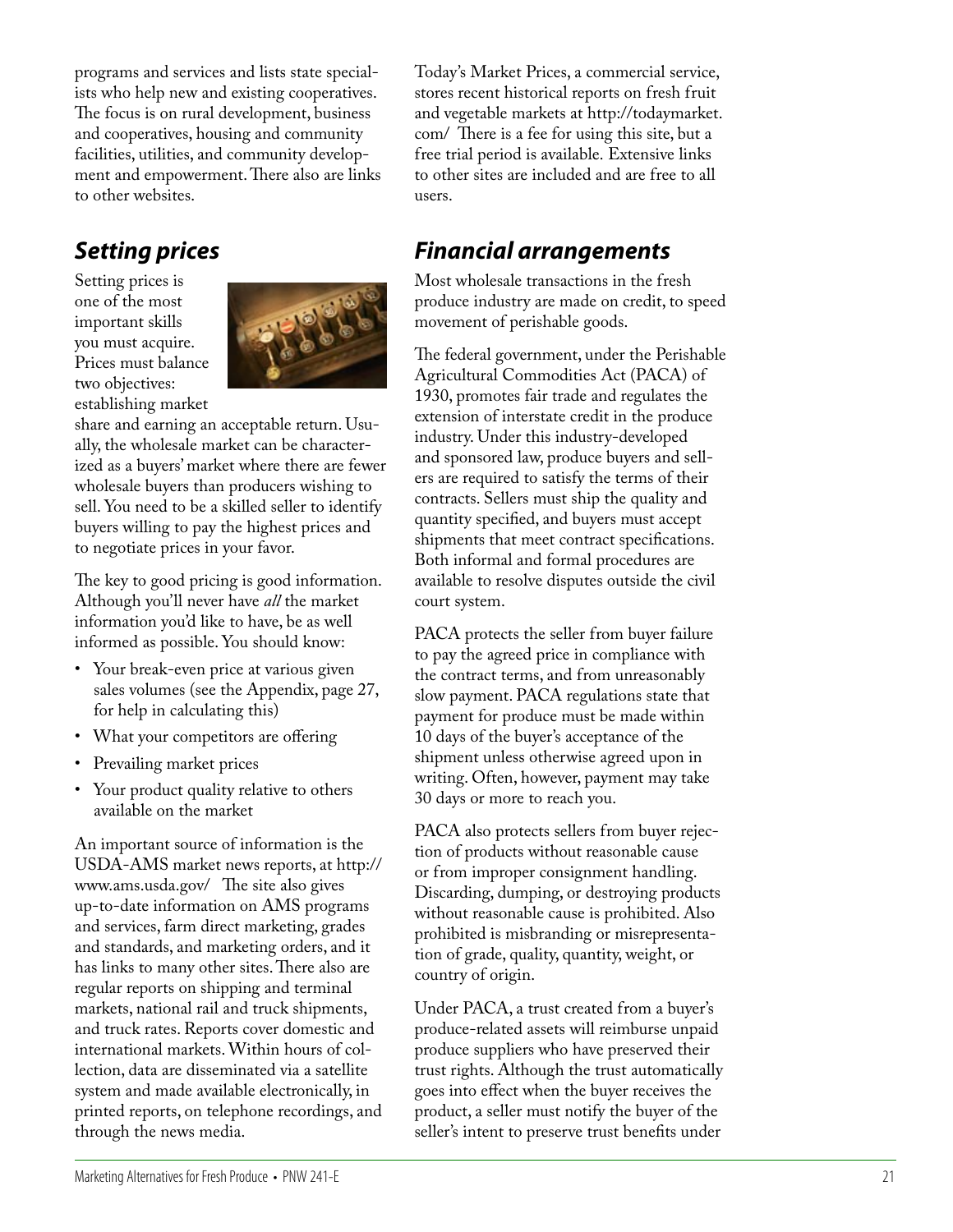the law. In case of a business failure or bank ruptcy, produce suppliers are paid first from the trust before general creditors receive payment.

Almost all produce shippers and buyers (those handling 2,000 pounds or more per day) must hold a license from the PACA Branch, Fruit and Vegetable Division, USDA-AMS. Parties found to have commit ted unfair trade practices face license suspen sion or revocation, which severely restricts their operations.

Growers are exempt from the licensing program as long as they sell only their own products. Also, retailers and frozen food brokers representing sellers are exempt until they purchase or negotiate sales of at least \$230,000 per calendar year. In addition, con tract carrier truckers and most restaurants are not required to be licensed.

For details, see PACA's very informative website at http://www.ams.usda.gov/fv/ paca.ht m In addition to information on the trust provision, you can learn who is required to be licensed, PACA procedures, bonding requirements, information on PACA offices and the states they serve, and how to file claims for damages.

Each Pacific Northwest state also regulates credit extension, and most commercial pro duce buyers must be licensed by the state. Buyers having only a cash buyer's license cannot buy on credit from growers. Whole sale and commission merchant licenses allow purchases with credit, but they require pay ment within a maximum number of days. Contact your state department of agriculture for information on regulations and licensing.

It's important to check a buyer's credit before you complete a sale. Two industry-recognized credit rating services are *The Red Book* and *The Blue Book.* Most buyers of interstate pro duce subscribe to them.

*The Red Book*, fromVance Publishing Cor poration, includes credit rating information from vendors, trading partners, government agencies, banks, and a private credit services database. A directory of transportation bro kers includes listings and ratings for brokers and freight forwarders. For detailed informa tion, contact people, and subscription infor mation, go to http://www.rbcs.com /

The Produce Reporter Company, in Carol Stream, IL, publishes *The Blue Book* twice a year. It provides credit and marketing infor mation to the produce industry and those transportation industries that are exempt from federal regulation. In addition, it updates subscribers weekly on business sta tus changes, personnel movements, and new firms. For detailed information on contacts and services available, visit http://www. [bluebookprco.com](http://www.bluebookprco.com/) /

### *Promotion and advertising*

In order to sell produce in the national mar ket, promotion and advertising often are necessary.

More than 2,000 major wholesale produce buyers are in the United States—too many to reach easily by personal contact or word of mouth. Promotion means making contact with potential buyers through an indirect medium, such as:

- Articles in trade publications
- Speaking engagements or attendance at trade association meetings
- Appointment to industry committees

All can help get your name and firm in front of the industry.

If you are just starting to market or are adding new products, you can send a news release to trade publications. The publications might print the release itself, or you might get a call from a reporter wanting a more detailed story.

Paid advertising allows you to time publicity and target it for maximum effectiveness. For example, announce the upcoming opening of your product shipping season. Invite buyers to place their initial orders. Remind buyers of the virtues of your particular product during the season. The aim of paid advertising is to get your name and products directly before the buyer as effectively and frequently as possible.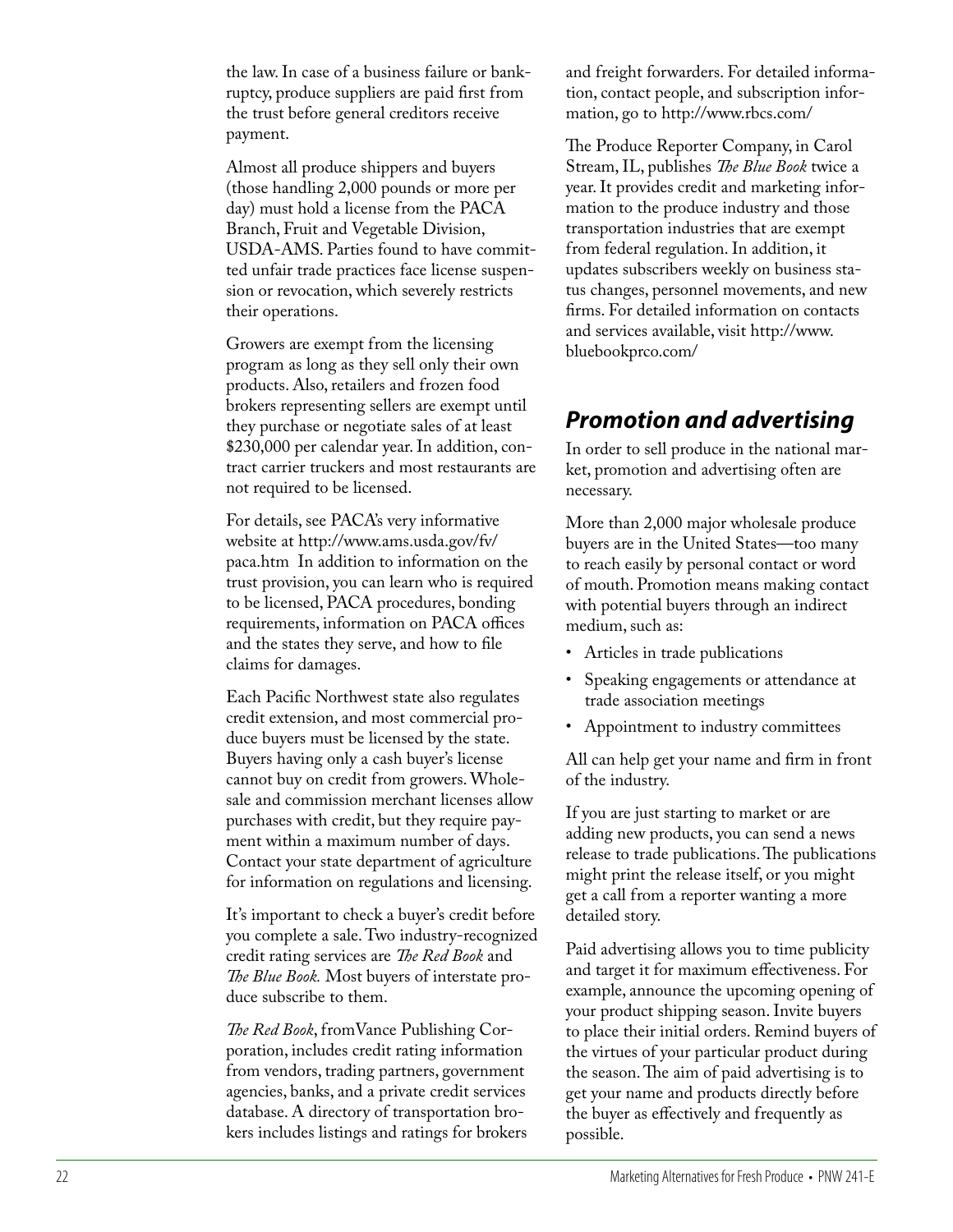The print medium often is best for reaching industry buyers. Periodicals and trade association publications offer advertising space.

To reach consumers, promotion and advertising usually are done by commodity commissions and associations. Sometimes they work in cooperation with retailers. Only a few large shippers promote their branded products directly to consumers.

# **Types of risk**

Starting a new marketing venture or opening a new market can be risky. You won't have an established relationship with buyers, and you will be unfamiliar with the ultimate users of your product. Until you "test the water," you can't be sure of market reaction. You risk the time and money you must invest to enter the market, possibly including additional on-farm facilities and equipment.

In addition to these initial risks are normal marketing

risks associated with the perishability of most specialty products. You must harvest your produce when it reaches maturity, and you usually cannot store it long before it must be sold. As a result, there often are market gluts and low prices during peak harvest. You cannot always predict or avoid them.

Each handler in the distribution system can affect the quality of your product. Poor handling by a transportation firm or commission house can give the buyer a wrong impression about your product.

"Mother Nature" also can be unpredictable for produce growers. Inclement weather poses a common risk. And who knows when another Mediterranean fruitfly invasion or eruption of Mount St. Helens might occur?

It is important to take market and natural risks into account. Assigning a monetary value to

More and more consumers are shopping on the Web. Having your own website can connect you with those customers. You can promote your website with brochures, catalogs, business cards, correspondence, and signs. See "Internet sales and mail-order," page 7, for more discussion on creating a website.

> potential risks forces you to consider them as part of your expenses when you calculate potential net returns to your operation. Thus, you can compare the net return calculation to the returns of your other marketing options and select the one that seems most profitable.

 Once you identify the risks, consider ways to lower them. One tool for reducing risk in a new market is thoroughly interviewing other growers and potential buyers and transport ers. You can determine market needs more precisely and identify trustworthy buyers. You also can use credit reference books to confirm the creditworthiness of new buyers.

 Shipping only high-quality products in welldesigned containers can help reduce handling losses. Precooling and shipping with reliable transporters who use refrigeration also helps minimize product losses.

You cannot always predict periods of low market prices. However, you can learn market patterns by examining past trends, continuously monitoring current market conditions, and calculating the break-even harvest price. In this way, you can minimize your losses from adverse price changes.

You can buy insurance to lower some types of risk. In recent years, the USDA Risk Management Agency (http://www.rma.usda.gov/) and Farm Service Agency (http://www.fsa.usda.gov/) have expanded their insurance products to include most specialty crops and to cover losses beyond natural disasters. Be sure that transportation firms you use carry cargo insurance to cover losses from accident or equipment failure.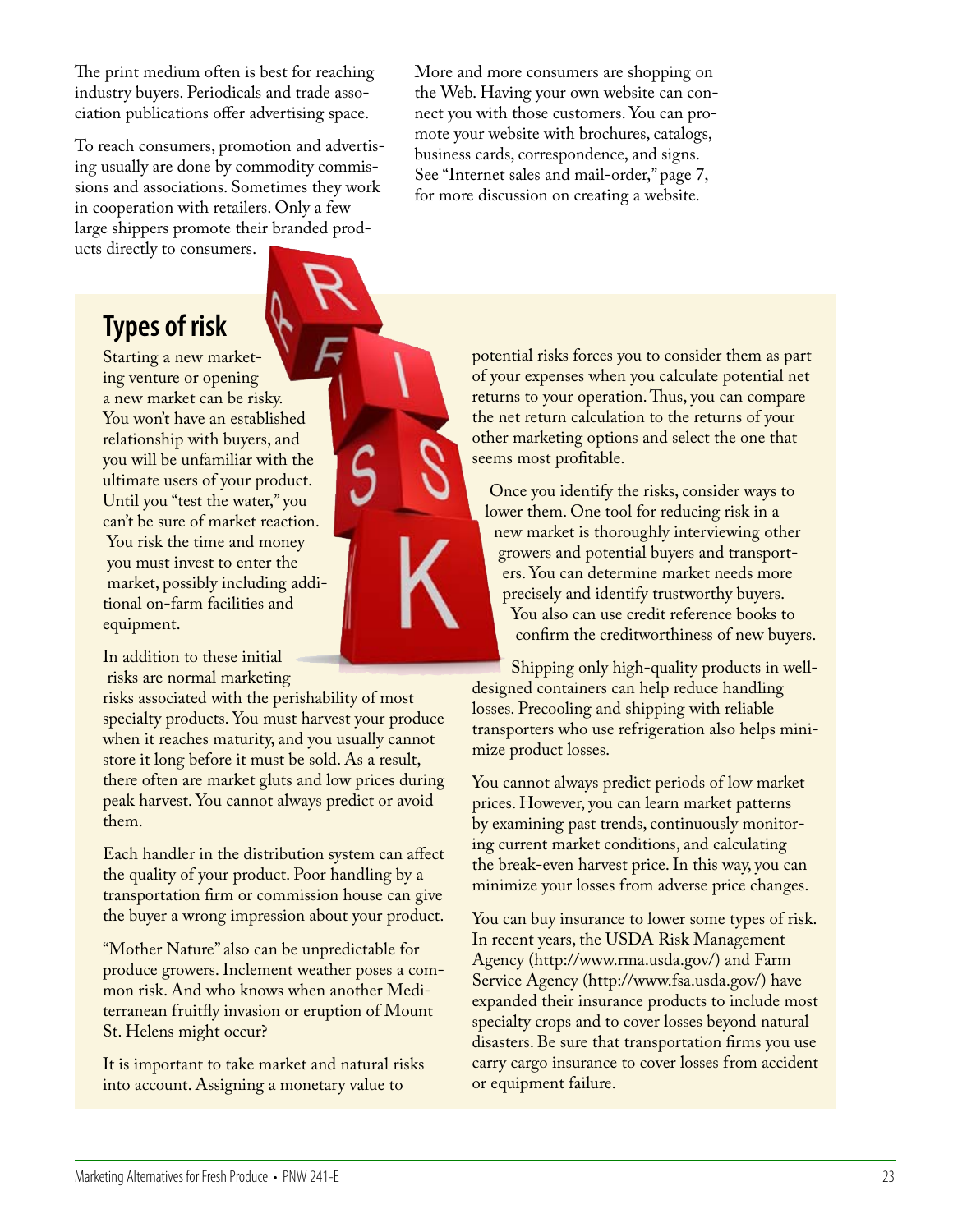### *Buyer–seller relations*

It is to your advantage to establish a mutu ally beneficial working relationship with your buyers. You need each other to stay in business. Good working relations bring long-term steadiness to the market: you benefit during a market glut by having a reliable outlet, and your buyer benefits during a crop shortage by having a reli able supplier. Established relationships require less of your time per transaction than new relationships, so they can save money.

Buyers are looking for several character istics in a relationship with a supplier. For example, buyers typically:

- Prefer shippers who can provide a consistent product supply over the entire grow ing season. Buyers often prefer *not* to deal occasionally with a seller because that adds time per sale.
- • Want a specific product quality and volume
- • Look for reasonable prices
- • Appreciate helpful, knowledgeable sales people who can provide future supply information, help arrange transportation, and answer questions

Most sellers look for buyers who are reliable purchasers, pay on time, negotiate reasonable prices, and are easy to deal with. Payment policies vary between firms. Some firms pay weekly; others pay on the last day allowed under the applicable law. If cash flow is a major concern for you, look for buyers who offer prompt payment.

Good records are a necessity in case a dispute arises over a shipment of produce. A payment dispute with a distant buyer in the middle of the growing season can be expensive to settle. Maintain a good record-keeping system; any agency or legal representative called in to mediate a dispute will need verification of the shipment.

You risk losing touch with the market if you rely on a few established buyers. However, if you keep abreast of what is happening in the marketplace at all times, you can avoid that risk and establish a mutually respectful rela tionship with your buyers.



# **Transportation to market**

Commercial fresh produce moves in four ways within the United States: truck, rail, air, and ship. Refrigerated truck trailers move most fresh domestic produce. Railcar and piggyback (truck trailer on a flat-bed railcar) service move fresh produce from the Pacific Northwest to the East Coast. Air and ship services move highly perishable products to Alaska, Hawaii, Asia, and other export markets.

Your farm or market location largely deter mines which modes of transportation are available. The buyer usually selects the type of transportation and pays for it directly. In some cases, you might pay the transportation cost and include it in the final product selling price.

If you do have a choice of transportation method, consider:

- Product perishability
- Types of service available between shipping points
- Time to destination
- • Quality of service provided by the method or firm
- Preference of the buyer
- Volume to be shipped
- • Cost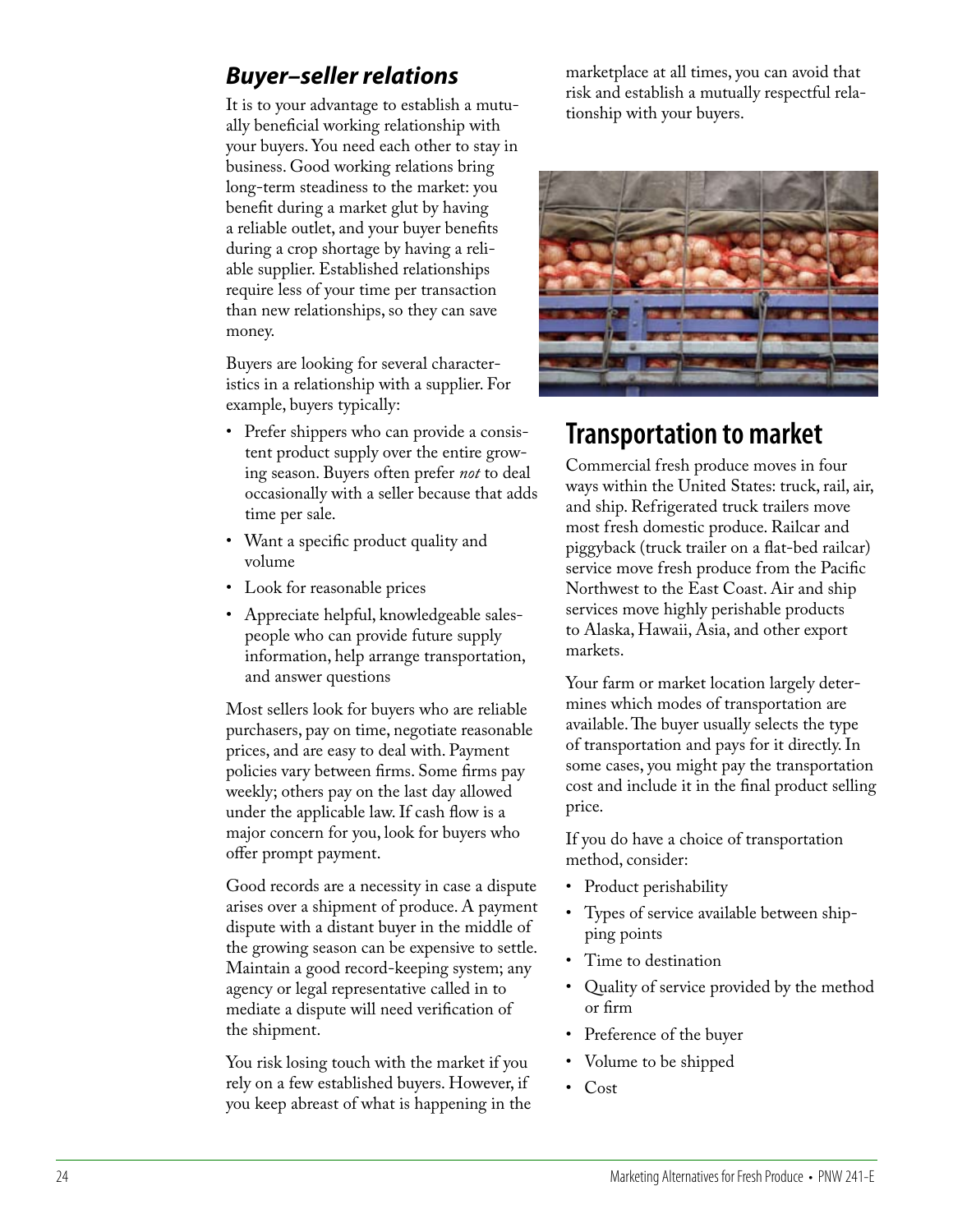Arrange transportation directly with the car rier or through a transportation broker or freight forwarder; the latter usually work on commission, which the carrier almost always pays. Freight forwarders also can transport produce from your farm to the loading facili ties and can arrange transportation from freight terminal to the buyer's unloading dock. They usually charge an extra fee for these services.

## *Truck*

The most widely used means of transporting fresh produce is refrigerated truck trailer, which moves produce from any growing area to any market in the continental United States. More than 90 percent of the fresh produce grown in the Pacific Northwest is shipped by truck.

Traditionally, truckers who haul only agri cultural products have been exempt from most federal regulations. For this reason, the produce trucking industry is made up mostly of independent truckers who can respond quickly to seasonal changes in shipping points.

The most common way to obtain a truck for out-of-state shipment is through a truck broker. Brokers continually monitor the availability of trucks. Truckers check in with brokers to obtain a load. Usually, brokers handle the billing and retain a percentage brokerage fee.

Several truck brokers are in each growing area of the Pacific Northwest. They are in the online phone directories noted on page 13.

Not all trucking transactions involve a broker. You might want to contract with local truck ers or trucking firms to move your product to regular buyers on a steady basis. Some grow ers have a small fleet of their own trucks. In some cases, the buyer provides trucks.

The trucking industry is very competitive, and profit margins are slim. Truckers prefer to haul full loads because partial loads gener ally are not profitable. It is to your advantage to mix your small loads with other shipments going to the same destination. Often, buyers

themselves arrange mixed-load shipments. Some trucking firms specialize in consoli dating small loads by running regular routes along interstate highways between major cities.

Depending on the destination, the produce might be in the hands of the trucker longer than with anyone else in the distribution sys tem. Take care to find a reliable trucker with well-maintained equipment.

Refrigerated trailers are necessary for per ishable items. Trailer refrigeration usually is diesel powered and operates independently of the truck. See that the trailer is precooled, cleaned, and examined for damage before loading. In winter, a heater might be needed to prevent freezing.

Inexpensive rented temperature monitoring devices can be added to your load to docu ment any problems during transit. If there is a quality problem when your product is opened on arrival, documentation of tem perature during transit might be important.

Transportation by truck usually is more expensive than by rail or ship but less expen sive than by air. For current cost information, contact a local truck broker. A weekly truck report by the Federal-State Market News Service quotes average rates between western shipping points and eastern destinations; go to http://www.ams.usda.gov/

## *Rail*

Five percent or less of all pro duce shipments are by rail. In the Pacific Northwest, rail ser vice is used primarily by potato and onion shippers. Destina tions usually are major eastern cities. During peak harvest season in eastern Washington, growers have chartered a full train load to obtain express ser vice to East Coast markets.

Full carloads almost always are necessary. Commodity groups move large volumes into large markets on a steady basis. Cars are equipped with mechanical refrigeration

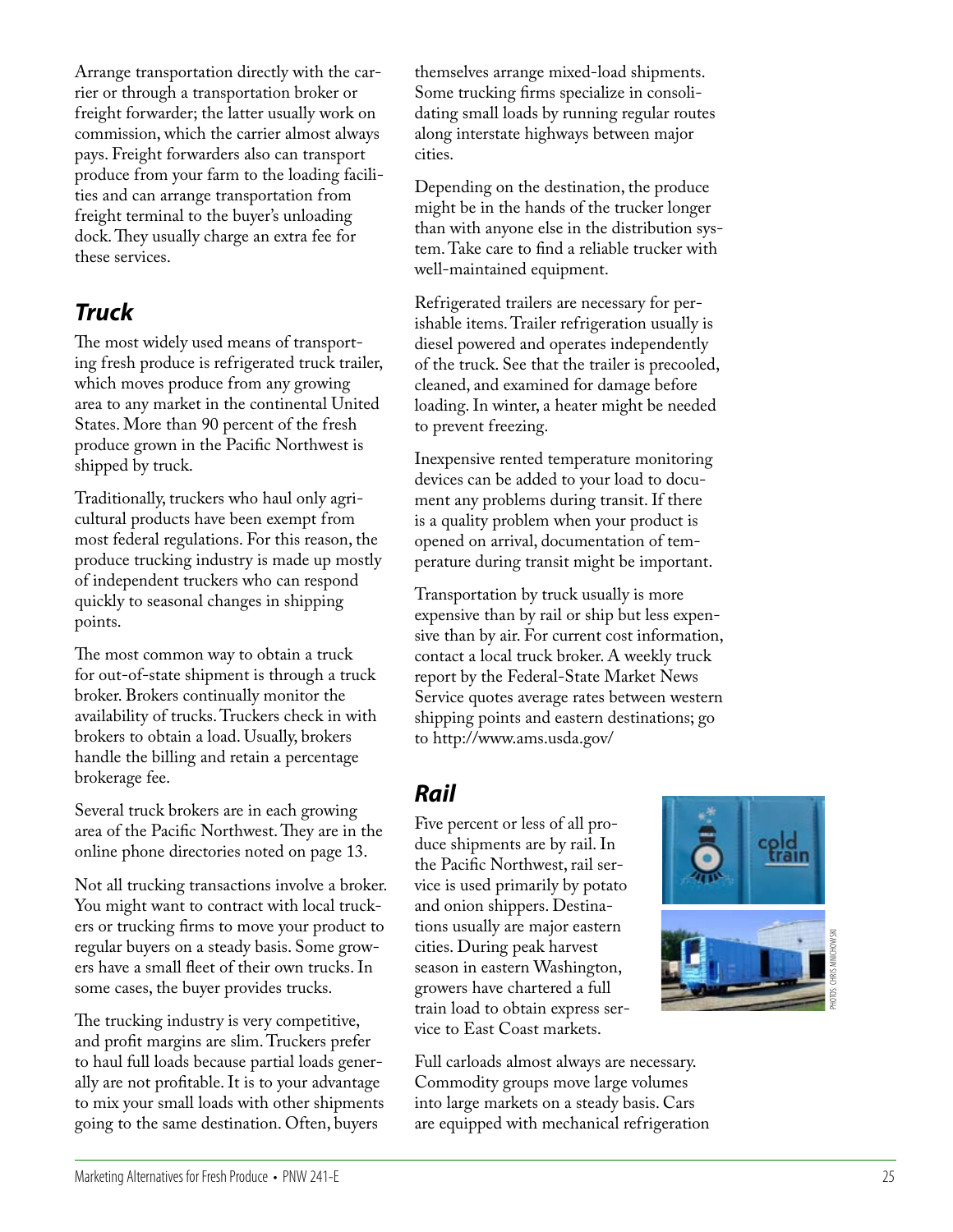units and are designed to hold 75,000 to 90,000 pounds of product. Rail piggyback service is increasing, while straight railcar service is declining.

The shipper or the buyer books directly with the originating railroad company. The railroad assigns a nearby loading facility and handles the billing.

### *Air*

Airlines are used exclusively to ship a few high-value and extremely perishable prod ucts to domestic and export markets. Air freight accounts for no more than 1 percent of all commodities shipped from the Pacific Northwest. It is the most expensive mode of transportation.

Berries and cherries are the products most commonly shipped by air from the Pacific Northwest to domestic United States mar kets. Raspberries, especially, have a very short shelf life, so they almost always are shipped by air. Most berries, except for strawberries, can be sold at a price high enough to com pensate for the higher transportation cost.

Produce is loaded in containers for placement in the aircraft. Precooling the product and the container helps ensure lower arrival tem peratures and lengthens the product's shelf life. Using disposable insulation and dry ice inside the container also can help maintain lower transit temperatures. Be sure to check with the airline for regulations on the use of dry ice. Permanently insulated containers also are available for produce shipping.

Access to airline shipping service varies by region. Seattle-Tacoma International Airport offers several flights each week to many des tinations. Several airlines have cool-storage facilities available there. Other international and regional airports offer less frequent service and have limited facilities for cool storage.

Reserve cargo space through a freight for warder or with the airline. Freight forward ers can save you time in arranging flights and necessary ground transportation from the airport to the buyer. Containers can be

picked up directly from the airline for load ing back at the farm, or they can be loaded at the airline dock.

## *Ship*

Shipments by sea account for 1 percent or less of the fresh produce transported out of the Pacific Northwest. Most fresh produce moves in 35- or 40-foot refrigerated contain ers, each with its own electric refrigeration powered by the ship's engines. Some contain ers can use modified atmosphere to protect produce better. Dry containers often are used for long-lived commodities such as apples, although refrigeration is recommended.

Containers of fresh produce are shipped by sea to Alaska and Hawaii from Seattle and Portland. Shipping by sea costs less than by air to these destinations, but it is slower. Shipment to Alaska requires 3 to 5 days; to Hawaii, 5 to 7 days.

Alaska is the most common destination from the Pacific Northwest. Most loads going to Alaska are assembled as mixed loads in Seat tle or Portland by one of a few wholesalers or retail warehouses. These wholesale firms have branches in Alaska, or they have supply con tracts with firms there. If you want to sell to the Alaskan market, you probably will have to sell to one of these Washington or Oregon wholesale firms.

Ship service is less frequent to Hawaii than to Alaska. Hawaii is a more limited market for Pacific Northwest crops, as California is Hawaii's major supplier. Some opportunity exists for shipments of fruit and potatoes, but not so much for other vegetables. There also are limited opportunities to ship less perishable products—such as pumpkins and squash—to Asian markets, but only at cer tain times of the year. Tropical weather can affect product quality drastically.

Arrange container loading and booking directly with steamship or barge companies. Or, freight forwarders and some trucking firms can help you make arrangements.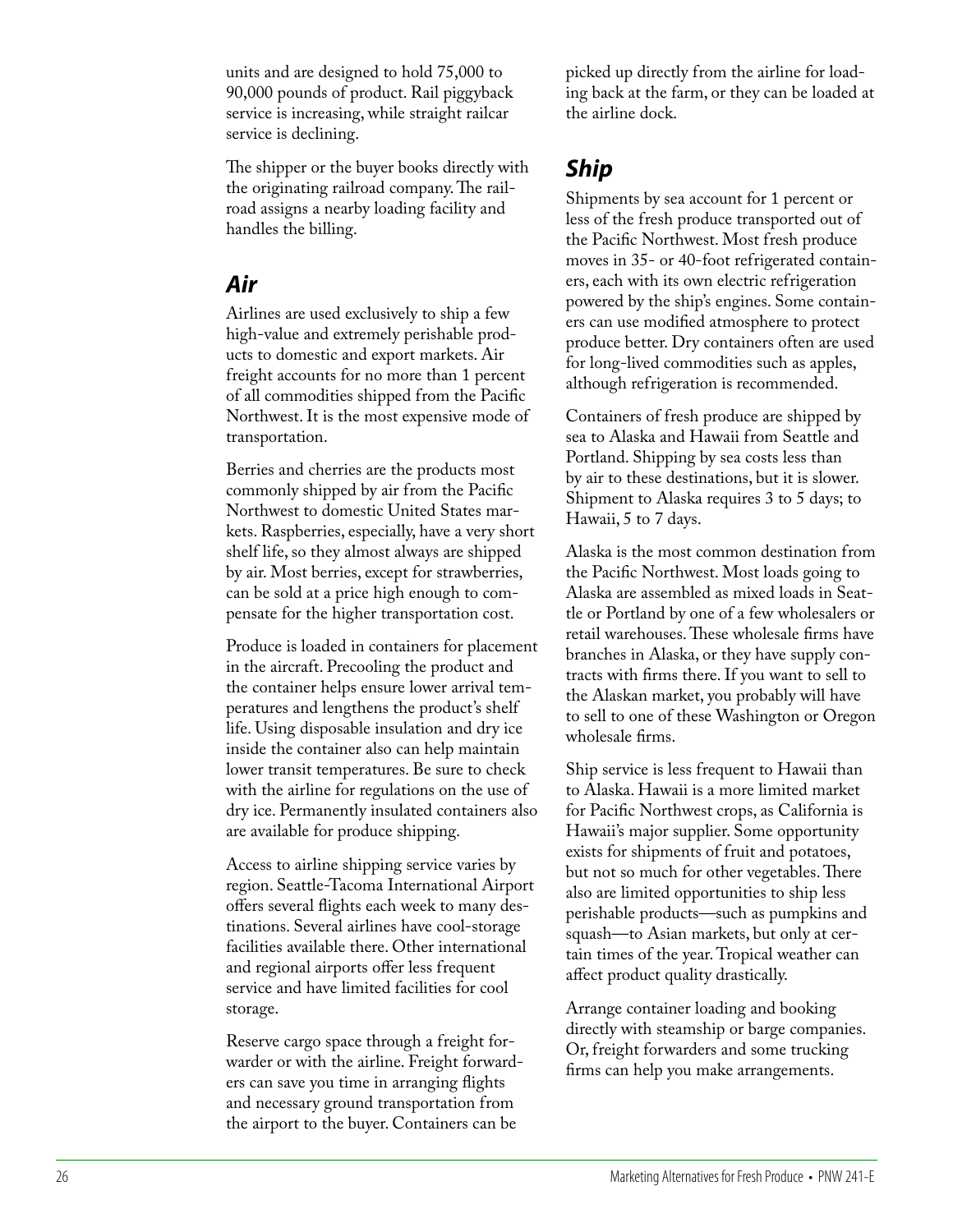# **Appendix Calculating postharvest costs and returns**

a positive structure and money in a new marketing venture requires a careful analysis of potential financial returns. The folny investment of your time and money in a new marketing venture requires a careful analysis lowing cost-and-return exercise may help with that analysis.

You might want to make estimates on a "typical year" basis. Each commodity should have its own analysis; as necessary, prorate equipment, machinery, and marketing costs among commodities. Note your cash (versus noncash) costs, to identify any potential cash-flow deficiencies.

# **Electronic worksheet**

We have created an electronic version of the following worksheet—an Excel spreadsheet online at [http://extension.oregonstate.edu/catalog/](http://extension.oregonstate.edu/catalog/pdf/pnw/pnw241-e_worksheet.xls) pdf/pnw/pnw241-e\_worksheet.xls—using a very simple example for a somewhat mythical commodity named cowberries. The electronic worksheet uses fictitious units and dollar amounts which are designed solely to illustrate the worksheet.

When you download the worksheet, save it under a name of your choice. All the cells may be changed, so feel free to add and delete as you see fit. The formulas are fairly standard, so feel free to copy those into lines that you may create; e.g., more grades of product, more investment and operating expense categories, or additional marketing-cost line items. We suggest that you rename and save the file for every "what if" example you want to explore.

| Product type (grade) | Destination | Number of units<br>shipped | Net f.o.b.* price<br>per unit (\$) | $(3 \times 4 = 5)$<br>Total revenue (\$) |
|----------------------|-------------|----------------------------|------------------------------------|------------------------------------------|
|                      |             |                            |                                    |                                          |
|                      |             |                            |                                    |                                          |
|                      |             |                            |                                    |                                          |
|                      |             |                            |                                    |                                          |
| <b>Total</b>         |             |                            |                                    |                                          |

## *Calculating revenue*

\*f.o.b. (free on board) is a commonly used price quote basis that excludes transportation charges beyond the shipping point. The shipping point usually is included in any reference to the f.o.b. price; e.g., "f.o.b. Portland."

Use one line in the revenue section for each destination and grade of produce. Then multiply the number of units on each line (3) by the estimated net f.o.b. price per unit (4) to obtain total revenue (5).

To determine the average price per unit for all units shipped (6), divide the total sum of all revenues received (5) by the total number of units shipped to all destinations (3):

|               | Total number     | Average price    |
|---------------|------------------|------------------|
| Total revenue | of units shipped | per unit shipped |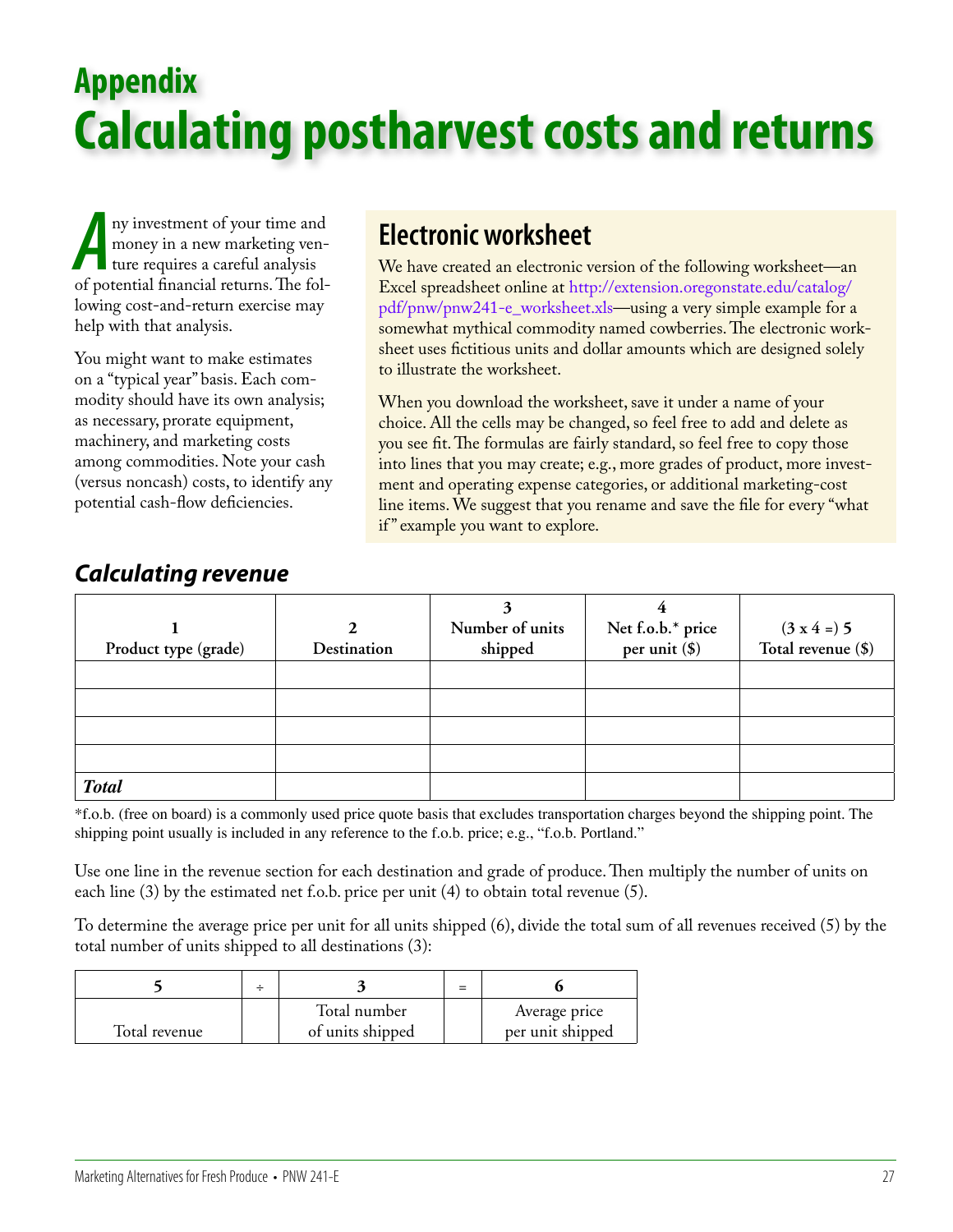# *Packing costs*

*Packing-investment-related expenses*

|                  | 8                | 9                |                   | $(9 + 10 = 11)$  |
|------------------|------------------|------------------|-------------------|------------------|
| $\overline{7}$   | Average net cost | Interest expense | 10                | Total investment |
| Item             | of item          | $(8 x \_9)$ (\$) | Depreciation (\$) | expense $(\$)$   |
| Land             |                  |                  |                   |                  |
| Buildings        |                  |                  |                   |                  |
| Machinery        |                  |                  |                   |                  |
| Equipment        |                  |                  |                   |                  |
| Office equipment |                  |                  |                   |                  |
| Vehicles         |                  |                  |                   |                  |
| Total            |                  |                  |                   |                  |

The average net cost (8) is the sum of the purchase price and salvage (ending) value of each asset divided by 2. Multiply (8) by the interest rate(s), in heading of column 9, to obtain the interest expense (9). The interest rate should include both the interest rate on any debt you use to finance the investment as well as the interest rate on your own invested capital (equity).

To be conservative, you may calculate depreciation (10) on a straight-line basis.

The total investment-related cost (11) is equal to the interest expense (9) plus the depreciation expense (10).

To calculate your investment expense for packing per unit shipped (12), divide the sum of all investment-related expenses (11) by the total number of units shipped to all destinations (3):

| Total investment<br>expense $(\$)$ | Total number<br>of units shipped | Investment expense<br>per unit shipped (\$) |
|------------------------------------|----------------------------------|---------------------------------------------|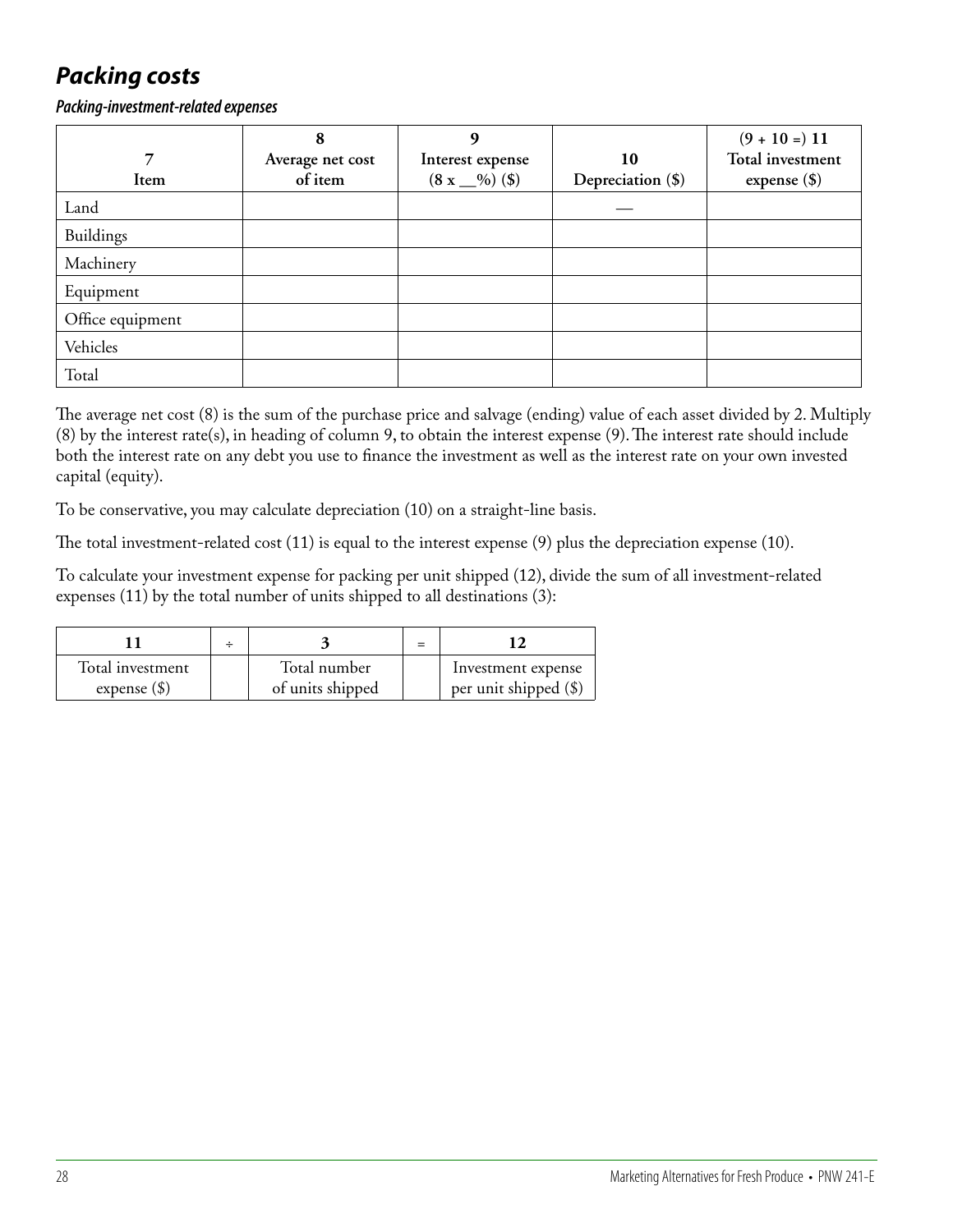#### *Packing operating expenses*

| Item                                                   | Total |
|--------------------------------------------------------|-------|
| Direct production wages (including benefits and taxes) |       |
| Dumping product into packing line                      |       |
| Cleaning                                               |       |
| Sorting                                                |       |
| Sizing                                                 |       |
| Packing                                                |       |
| Lidding                                                |       |
| Office wages (including benefits and taxes)            |       |
| Management salaries (including benefits and taxes)     |       |
| Containers (including handling)                        |       |
| Labels and labeling                                    |       |
| Vehicles                                               |       |
| Interest on operating funds                            |       |
| Property taxes and fees                                |       |
| Insurance                                              |       |
| Repairs and maintenance                                |       |
| Rent                                                   |       |
| Water and power                                        |       |
| Plant and office supplies                              |       |
| Accounting and legal services                          |       |
| Telephone                                              |       |
| Waste disposal                                         |       |
| Total operating expenses<br>13                         |       |

To determine your operating expense for packing per unit shipped (14), divide the sum of all your operating costs (13) by the total number of units you plan to ship to all destinations (3):

| Total packing<br>operating expense (\$) | Total number of<br>units shipped | Packing operating expense<br>per unit shipped $(\$)$ |
|-----------------------------------------|----------------------------------|------------------------------------------------------|

The last step is to calculate total per-unit packing costs (15). Add your per-unit packing investment expense (12) to your per-unit operating expense (14):

|                       |                         | = |                         |
|-----------------------|-------------------------|---|-------------------------|
| Investment expense    | Operating expense       |   | Total packing cost      |
| per unit shipped (\$) | per unit shipped $(\$)$ |   | per unit shipped $(\$)$ |

If you anticipate a custom-packing charge, enter it directly into 15.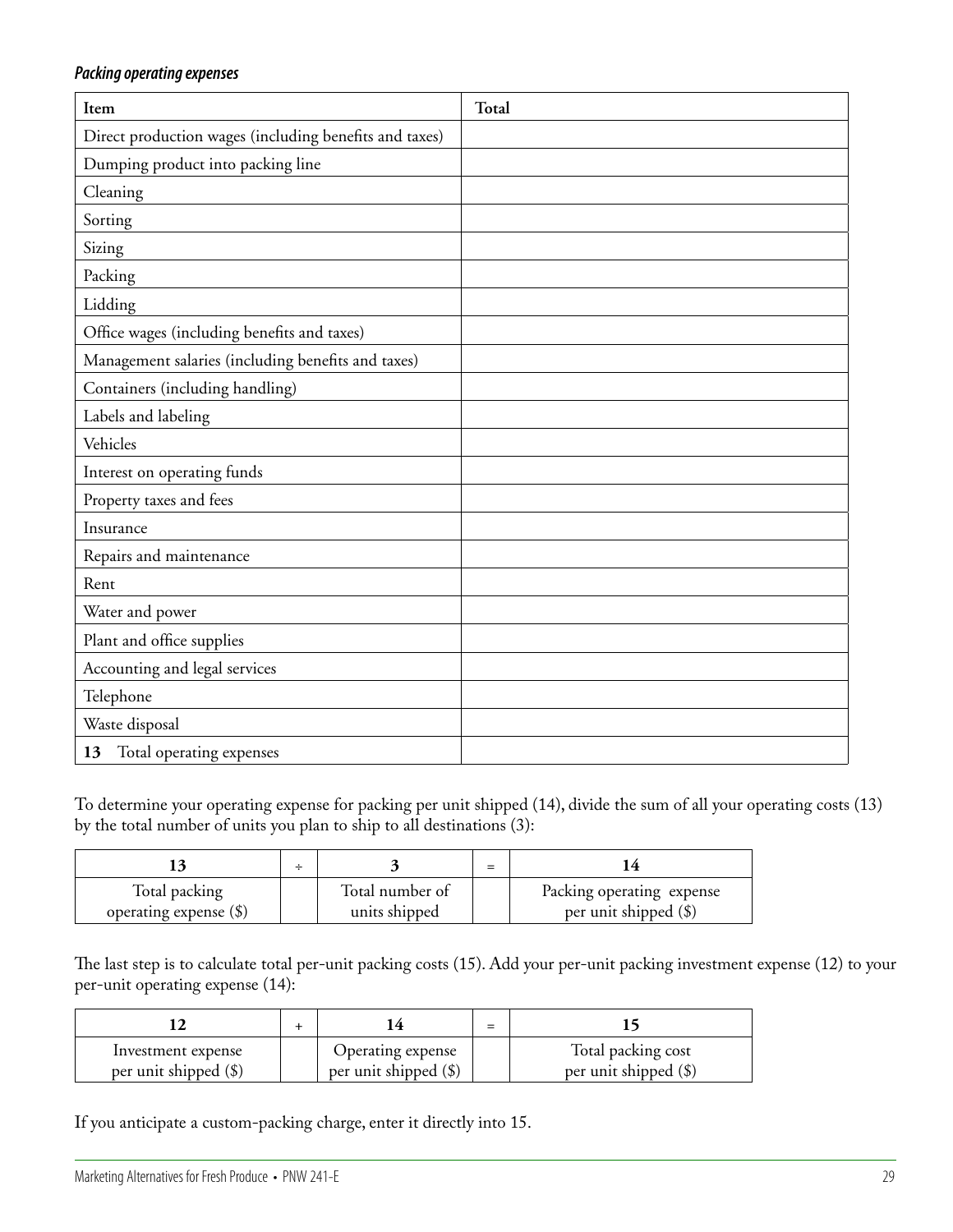# *Cooling costs*

Complete this section for each type of cooling system you expect to operate (forced air, hydro, vacuum, top ice, or cool room). The procedure is the same as for packing costs.

#### *Cooling-investment-related expenses*

| 16<br>Item                         | 17<br>Average net cost<br>of item $(\$)$ | 18<br>Interest expense<br>@ $\&$ (\$) | 19<br>Depreciation<br>expense $(\$)$ | $(18 + 19 = 20)$<br><b>Total investment</b><br>expense $(\$)$ |
|------------------------------------|------------------------------------------|---------------------------------------|--------------------------------------|---------------------------------------------------------------|
| Site                               |                                          |                                       |                                      |                                                               |
| Structure                          |                                          |                                       |                                      |                                                               |
| Cooling equipment                  |                                          |                                       |                                      |                                                               |
| Additional equipment               |                                          |                                       |                                      |                                                               |
| Architectural and engineering fees |                                          |                                       |                                      |                                                               |
| Total                              |                                          |                                       |                                      |                                                               |

#### **21** Total number of units cooled per year \_\_\_\_

To calculate your total investment expense per unit cooled (22), divide the total of all cooling investment expenses (20) by the total number of units cooled (21):

| 20                        |                 |                        |
|---------------------------|-----------------|------------------------|
| Total cooling             | Total number    | Investment expense     |
| investment expense $(\$)$ | of units cooled | per unit cooled $(\$)$ |

To calculate your total cooling investment expense per unit shipped (23), divide total cooling investment expense (20) by the total number of units shipped (3):

|                           |                 | $=$ |                            |
|---------------------------|-----------------|-----|----------------------------|
| Total cooling             | Total number of |     | Cooling investment expense |
| investment expense $(\$)$ | units shipped   |     | per unit shipped (\$)      |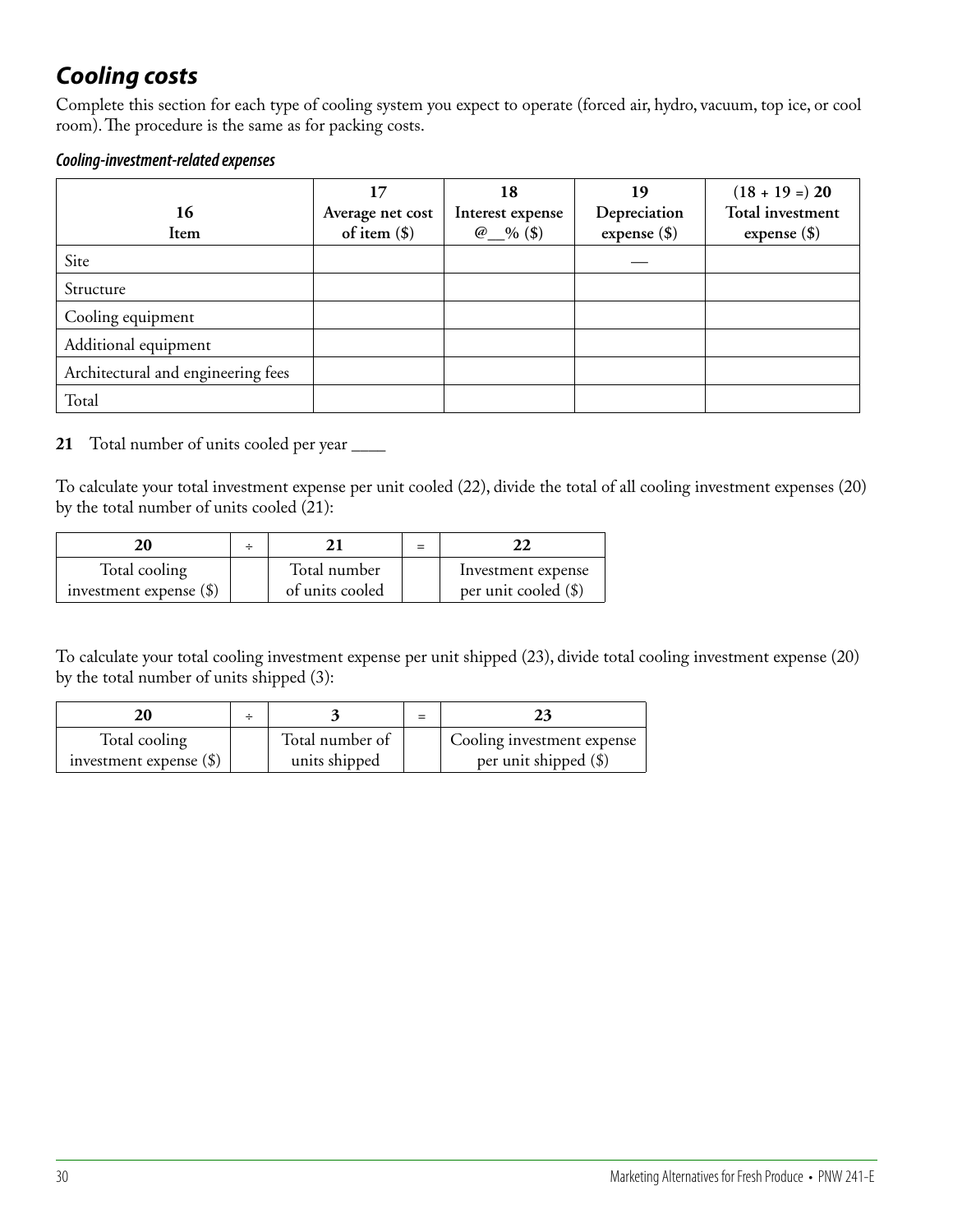#### *Cooling operating expenses*

| Item                                                   | Total |
|--------------------------------------------------------|-------|
| Direct production wages (including benefits and taxes) |       |
| Office wages (including benefits and taxes)            |       |
| Management salaries (including benefits and taxes)     |       |
| Power, fuel, and water                                 |       |
| Maintenance and repair                                 |       |
| Property taxes and fees                                |       |
| Insurance                                              |       |
| Interest on operating funds                            |       |
| Plant and office supplies                              |       |
| Accounting and legal services                          |       |
| Telephone                                              |       |
| Equipment rental                                       |       |
| Total operating expenses<br>24                         |       |

To obtain your operating expense per unit cooled (25), divide the sum of all your cooling operating expenses (24) by the total number of units you expect the system to cool (21):

| Total cooling      | Total number    | Operating expense |
|--------------------|-----------------|-------------------|
| operating expenses | of units cooled | per unit cooled   |

To obtain your cooling operating expense per unit shipped (26), divide total cooling operating expenses (24) by the total number of units shipped (3):

| Total cooling      | Total number     | Cooling operating expense |
|--------------------|------------------|---------------------------|
| operating expenses | of units shipped | per unit shipped          |

The last step is to calculate your total cooling costs per unit shipped (27). To do so, add the per-unit-shipped investment expense you calculated (23) to the per-unit-shipped operating expense you calculated in (26):

|                                                |                                       | = |                                        |
|------------------------------------------------|---------------------------------------|---|----------------------------------------|
| Cooling investment expense<br>per unit shipped | Operating expense<br>per unit shipped |   | Total cooling cost<br>per unit shipped |

Add together the total per-unit cooling costs (27) for all cooling systems you expect to use on the commodity. If you expect a charge for custom cooling, enter it directly into (27).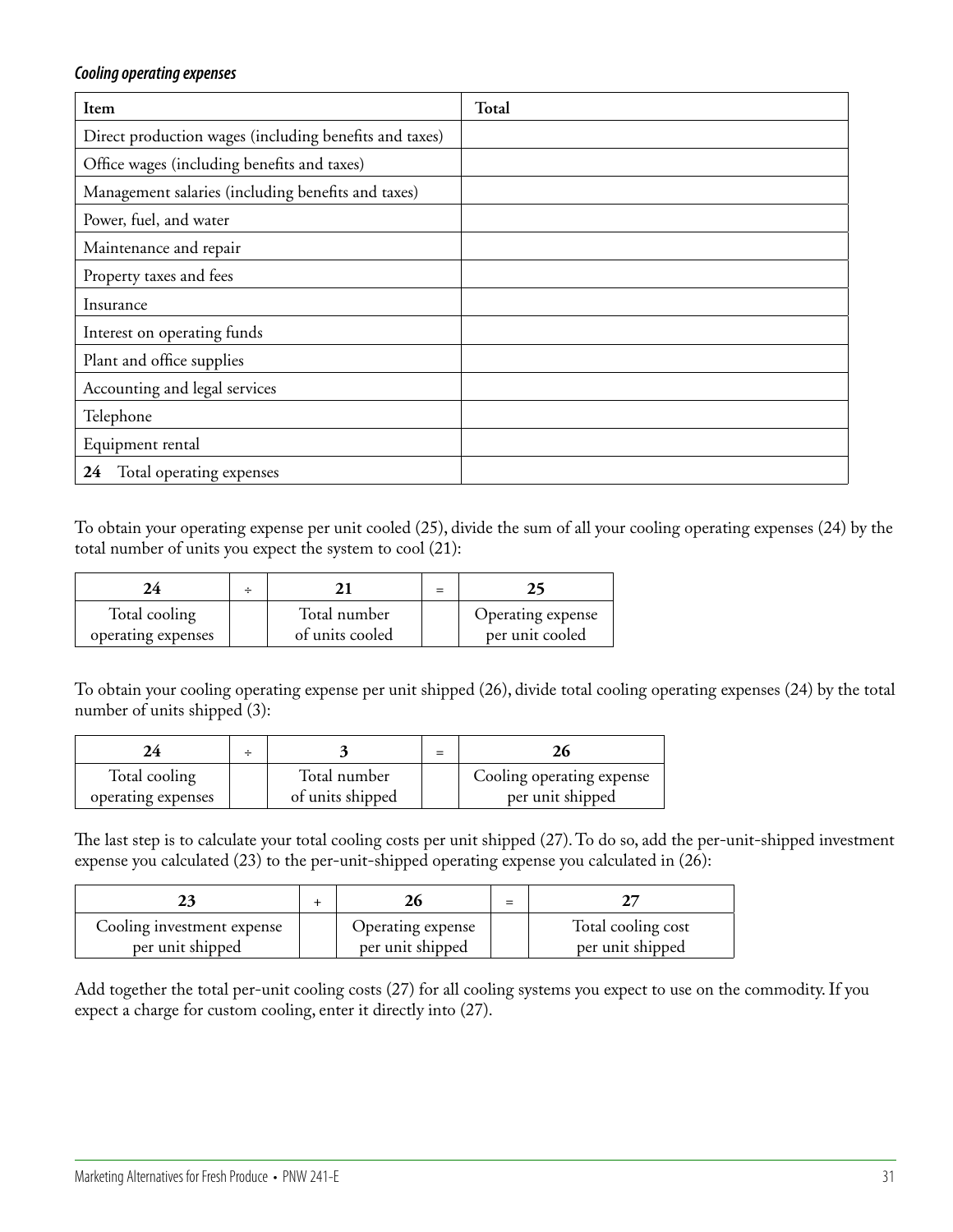# *Transportation costs*

This section is relevant only if you bear the cost of transportation. In many transactions, the buyer pays for shipping. If this section does apply to you, you may need to calculate transportation costs separately, by mode, for each leg of the journey to the final destination.

| Mode                   | 28                      | 29                   | $(28 \times 29 = 30)$          |
|------------------------|-------------------------|----------------------|--------------------------------|
| (including containers) | Number of units shipped | Cost per unit $(\$)$ | Total transportation cost (\$) |
| Truck                  |                         |                      |                                |
| Rail                   |                         |                      |                                |
| Piggyback              |                         |                      |                                |
| Ship                   |                         |                      |                                |
| Air                    |                         |                      |                                |
| Total                  |                         |                      |                                |

For each transportation mode, your total cost (30) is the number of units you expect to ship (28) multiplied by your net cost per unit of transportation (29). So, add your total transportation costs for all modes (30).

Add the total number of units you plan to ship for all modes of transportation (28). Finally, to calculate your average expense per unit transported (31), divide your total transportation costs (30) by the number of units transported (28):

|                                                       |                                                     | -<br>- |                              |
|-------------------------------------------------------|-----------------------------------------------------|--------|------------------------------|
| $\overline{\phantom{0}}$<br>Iotal transportation cost | $\overline{ }$<br>lotal number of units transported |        | Expense per unit transported |

To obtain your transportation cost per unit shipped:

|                                |                               | _ |                                      |
|--------------------------------|-------------------------------|---|--------------------------------------|
| ⊶<br>Total transportation cost | lotal number of units shipped |   | Iransportation cost per unit shipped |

## *Marketing costs*

| Item                                                   | Total |
|--------------------------------------------------------|-------|
| Management salaries (including benefits and taxes)     |       |
| Office wages (including benefits and taxes)            |       |
| Facilities and equipment                               |       |
| Property taxes and fees                                |       |
| Advertising (newspaper, magazine, radio, TV, Internet) |       |
| <b>Utilities</b>                                       |       |
| Telephone                                              |       |
| Office supplies                                        |       |
| Travel                                                 |       |
| Bad debt collection                                    |       |
| Total marketing cost<br>33                             |       |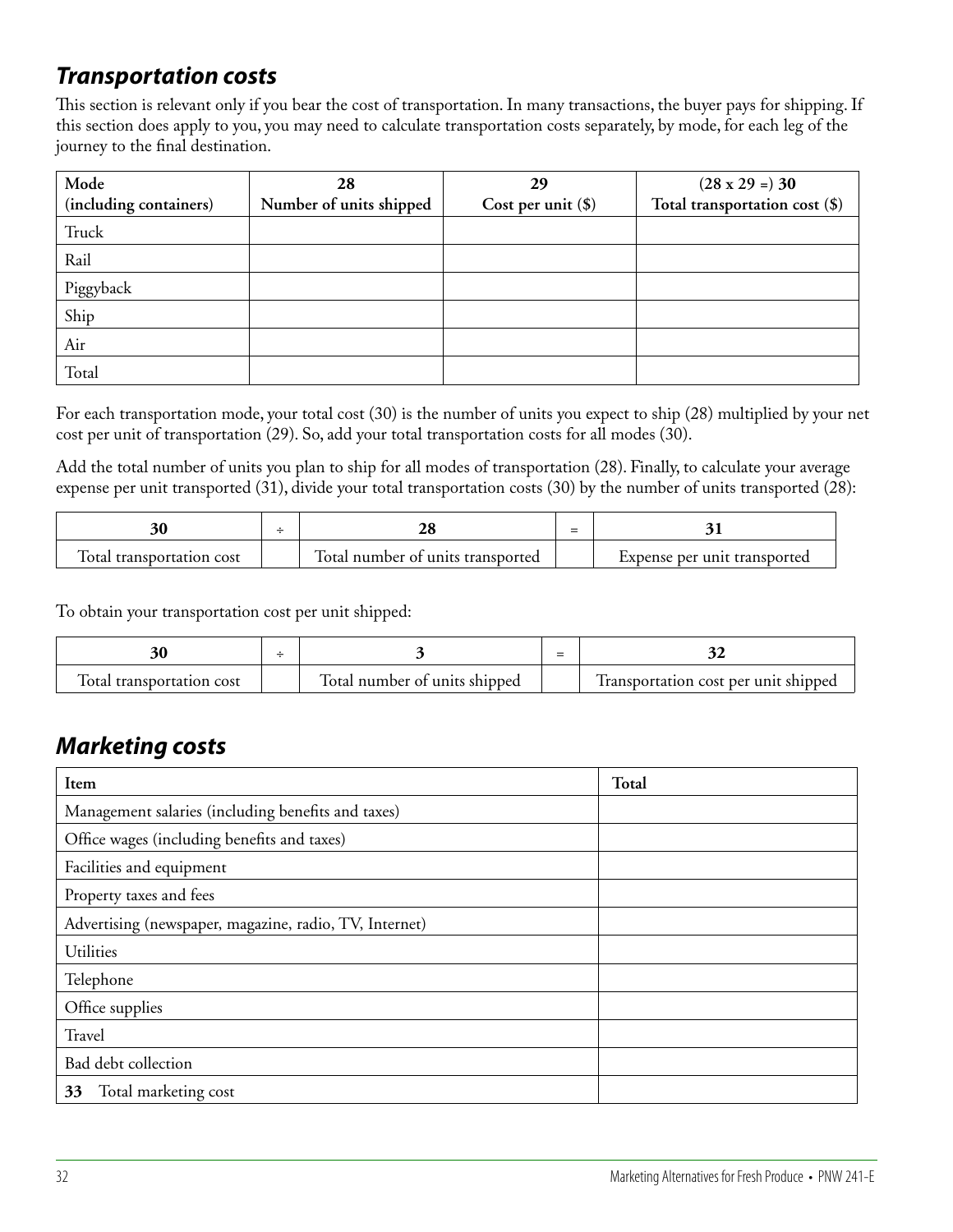To calculate total marketing cost per unit shipped (34), divide total marketing costs (33) by total number of units shipped (3):

| Total marketing cost | Total number of units shipped | Marketing cost per unit shipped |
|----------------------|-------------------------------|---------------------------------|

## *Net return per unit shipped (\$)*

First, calculate the sum of your expected postharvest costs per unit shipped: packing, cooling, transportation, and marketing. Note that (37) is your incoming cost per unit of product shipped (i.e., your cost of production).

| 15 Packing cost per unit shipped                                      |  |
|-----------------------------------------------------------------------|--|
| 27 Cooling cost per unit shipped                                      |  |
| 32 Transportation cost per unit shipped                               |  |
| 34 Marketing cost per unit shipped                                    |  |
| 35 Total postharvest cost per unit shipped (sum of 15, 27, 32 and 34) |  |
| 37 Cost of goods sold per unit shipped                                |  |

|                                   | _ |                                            | 36                                                       |
|-----------------------------------|---|--------------------------------------------|----------------------------------------------------------|
| Average price<br>per unit shipped |   | Total postharvest cost<br>per unit shipped | Gross return above postharvest<br>costs per unit shipped |

Subtract (37), the cost of goods sold, from your gross return above total postharvest marketing costs (36) to obtain your net return per unit shipped (38):

| 50                               |                    | 38               |
|----------------------------------|--------------------|------------------|
| Gross return above postharvest   |                    | Net return       |
| marketing costs per unit shipped | Cost of goods sold | per unit shipped |

#### *Total net return for all units shipped*

You may also wish to calculate the net return for *all* units shipped:

|                               |                                          | -<br>- |                                               |
|-------------------------------|------------------------------------------|--------|-----------------------------------------------|
| Total number of units shipped | $\perp$ Net return per unit shipped (\$) |        | Total net return for all units shipped $(\$)$ |

To calculate your *true* net returns (before risk assessment), you must consider income taxes. The applicable tax rate is the sum of all the federal, state, and local income tax rates expected to apply to your net returns (39). Net return is the amount remaining after you subtract your tax-deductible expenses from gross revenue.

Be cautious about using the step (39) value—on an after-tax basis—to measure "profitability." Instead, your calculated net return is highly dependent on your ability to forecast future prices and events.